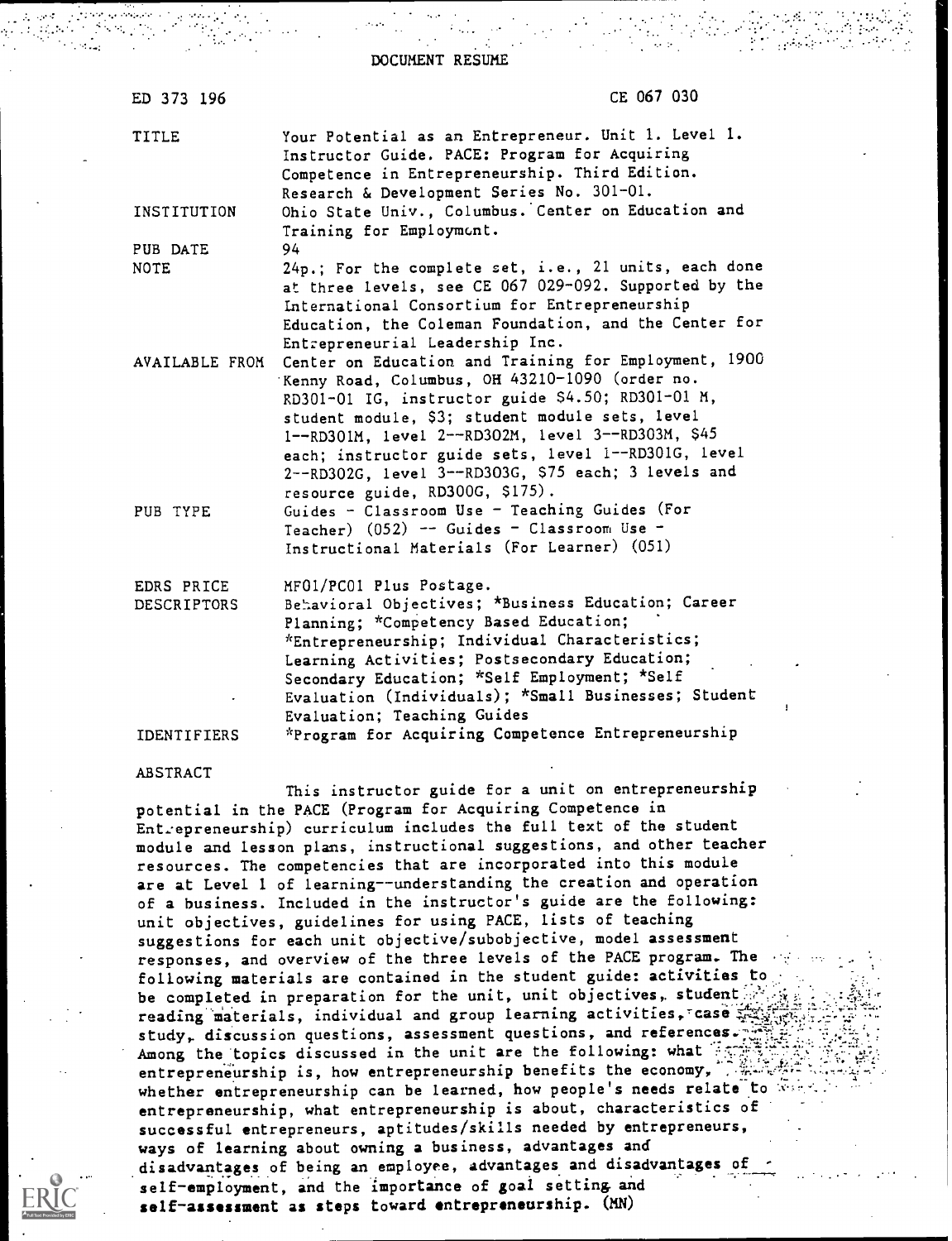

#### Objectives:

ED 373 196

Define entrepreneurship.

TO THE EDUCATIONAL RESOURCES INFORMATION CENTER (ERIC)"

 $\langle\gamma^1\rangle$  or  $\gamma^0$ 

- Identify characteristics, aptitudes, and skills of successful entrepreneurs.
- Describe careers you would like to be involved in during your lifetime.
- Compare the advantages of owning a business versus working for someone.
- Establish the importance of setting goals.
- $\circ$  Assess your aptitudes and skills.
- Assess your potential to become an entrepreneur.



 $\overline{2}$ 

# INSTRUCTOR GUIDE

## Unit 1 Your Potential as an

## Entrepreneur

#### Level 1

## HOW TO USE PACE

- Use the objectives as a pretest. If a student is able to meet the objectives, ask him or her to read and respond to the assessment questions in the back of the module.
- Duplicate the glossary from the Resource Guide to use as a handout.
- Use the teaching outlines provided in the Instructor Guide for ass ance in focusing your teaching delivery. The left side of each outline page lists objectives with the corresponding headings (margin questions) from the unit. Space is provided for you to add your own suggestions. Try to increase student iavolvement in as many ways as possible to foster an interactive learning process.
- When your students are ready to do the Activities, assist them in selecting those that you feel would be the most beneficial to their growth in entrepreneurship.
- Assess your students on the unit content when they indicate they are ready. You may choose written or verbal assessments according to the situation. Model responses are provided for each module of each unit. While these are suggested responses, others may be equally valid.

BEST COPY AVAILABLE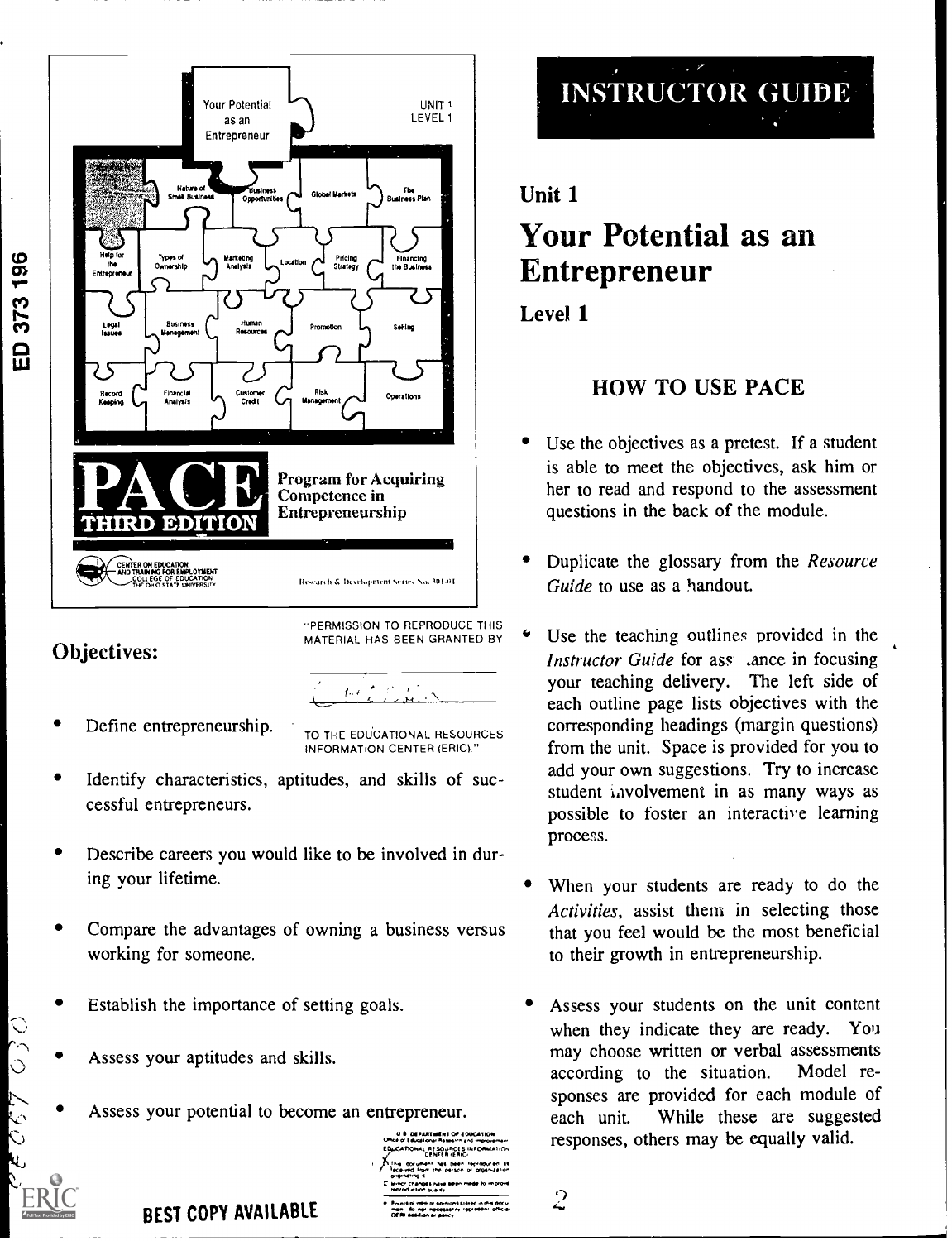| <b>Objectives</b>                                                                           | <b>Teaching Suggestions</b>                                                                                                                                                                                                                                                                                                                                                                                           |
|---------------------------------------------------------------------------------------------|-----------------------------------------------------------------------------------------------------------------------------------------------------------------------------------------------------------------------------------------------------------------------------------------------------------------------------------------------------------------------------------------------------------------------|
| 1. DEFINE ENTREPRENEURSHIP                                                                  |                                                                                                                                                                                                                                                                                                                                                                                                                       |
| What is entrepreneurship?                                                                   | The instructor should open the discussion by explaining the con-<br>cepts of entrepreneurship and entrepreneur. Assess the impor-<br>tance of entrepreneurship in American society.                                                                                                                                                                                                                                   |
| How does entrepreneurship benefit<br>the American economy?                                  | From a historical perspective stress the importance of entrepre-<br>neurship on American society. Ask students to give examples of<br>famous American entrepreneurs whose innovations became revo-<br>lutionary for the American economy.                                                                                                                                                                             |
| Can entrepreneurship be learned?                                                            | Further previous discussion by using famous entrepreneur's<br>examples.                                                                                                                                                                                                                                                                                                                                               |
| How do people's needs relate to<br>entrepreneurship?                                        | Refer to above suggestion.                                                                                                                                                                                                                                                                                                                                                                                            |
| Is entrepreneurship only about<br>profit?                                                   | Lead students in a discussion on what motivates entrepreneurs.<br>Guide the discussion toward profit motive and achievement<br>needs.                                                                                                                                                                                                                                                                                 |
| 2. IDENTIFY CHARACTERISTICS,<br>APTITUDES, AND SKILLS OF<br>SUCCESSFUL ENTREPRENEUR         |                                                                                                                                                                                                                                                                                                                                                                                                                       |
| What are the characteristics of<br>successful entrepreneurs?                                | Create a chart listing characteristics of successful entrepreneurs.<br>Have students comment on these characteristics.                                                                                                                                                                                                                                                                                                |
| What aptitudes/skills does the<br>entrepreneur need?                                        | List aptitudes/skills of successful entrepreneurs. The instructor<br>could also distribute a simple aptitude assessment tool.                                                                                                                                                                                                                                                                                         |
| Why is vision important to entre-<br>preneurs?                                              | Look for articles in your local newspaper or magazines (e.g.,<br>INC, Entrepreneurship, Entrepreneur, Business Week, etc.) which<br>present successful entrepreneurs. After you briefly present the<br>article, have students identify the vision of the entrepreneur (e.g.,<br>introduction of a new product, attach new features to a service,<br>find a niche in a competitive market for a product/service, etc.) |
| How can you learn about owning<br>a business?                                               | Describe the methods used in learning how to become an entre-<br>preneur. Have students add their own thoughts on how entrepre-<br>neurs can learn more about owning a business.                                                                                                                                                                                                                                      |
| 3. DESCRIBE CAREERS YOU<br>WOULD LIKE TO BE IN-<br>VOLVED IN DURING YOUR<br><b>LIFETIME</b> |                                                                                                                                                                                                                                                                                                                                                                                                                       |
| Why do people start their own<br>businesses?                                                | Divide the chalkboard or overhead into two columns. Help stu-<br>dents list active and reactive reasons why people become entre-<br>providents. Encourage creativity in adding to the list.                                                                                                                                                                                                                           |

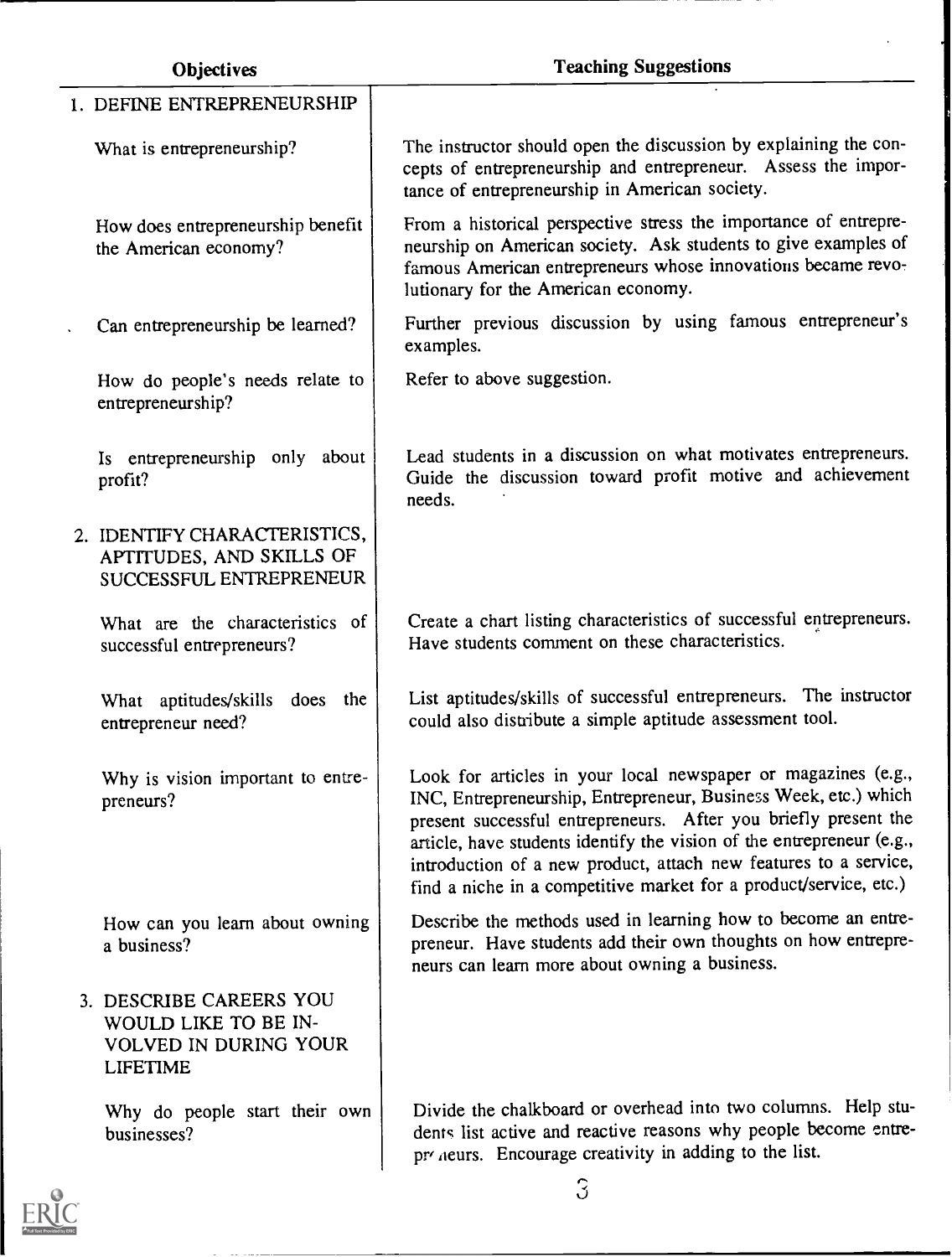| 4. COMPARE THE ADVANTAGES<br>OF OWNING A BUSINESS<br><b>VERSUS WORKING FOR</b><br><b>SOMEONE</b>   |                                                                                                                                                                                                                                              |
|----------------------------------------------------------------------------------------------------|----------------------------------------------------------------------------------------------------------------------------------------------------------------------------------------------------------------------------------------------|
| What are the advantages of being<br>an employee?                                                   | Lead students in a discussion about the adva ages of working<br>for someone else.                                                                                                                                                            |
| What are the disadvantages of be-<br>ing an employee?                                              | Refer to above suggestion.                                                                                                                                                                                                                   |
| What are the advantages of self-<br>employment?                                                    | Continue the previous discussion by assessing advantages of self-<br>employment. Address the unemployment and economic cycle is-<br>sues to make students understand why self-employment may be<br>a solution to job and financial security. |
| What are the disadvantages of self-<br>employment?                                                 | Consider other macroeconomic factors previously mentioned<br>which could work against entrepreneurs.                                                                                                                                         |
| 5. ESTABLISH THE IMPORTANCE<br>OF SETTING GOALS                                                    |                                                                                                                                                                                                                                              |
| How important is goal setting to<br>the entrepreneur?                                              | The instructor should explain why goal setting is critical. Then<br>students should extend the discussion and express their opinions<br>on why goal setting is important to entrepreneurs.                                                   |
| 6. ASSESS YOUR APTITUDES<br><b>AND SKILLS</b>                                                      |                                                                                                                                                                                                                                              |
| Why is it important to assess your<br>characteristics, aptitude, and skills<br>as an entrepreneur? | Again, a simple self-assessment exercise would be helpful.<br>Stress the importance of self-assessment in helping individuals to<br>improve themselves and to reach their goals.                                                             |
| 7. ASSESS YOUR POTENTIAL TO<br>BECOME AN ENTREPRENEUR                                              |                                                                                                                                                                                                                                              |
| What are the final ingredients to<br>be an entrepreneur?                                           | Conclude the discussion by reviewing factors relating to success<br>in entrepreneurship.                                                                                                                                                     |
|                                                                                                    |                                                                                                                                                                                                                                              |

#### MODEL ASSESSMENT RESPONSES

- 1. Entrepreneurship is the element of the American economic system that produces tomorrow's goods and services, in anticipation of future market needs, at some risk, and for profit to the entrepreneur.
- 2. Successful entrepreneurship requires the introduction of new products and services to satisfy existing market needs or create potential new market demand.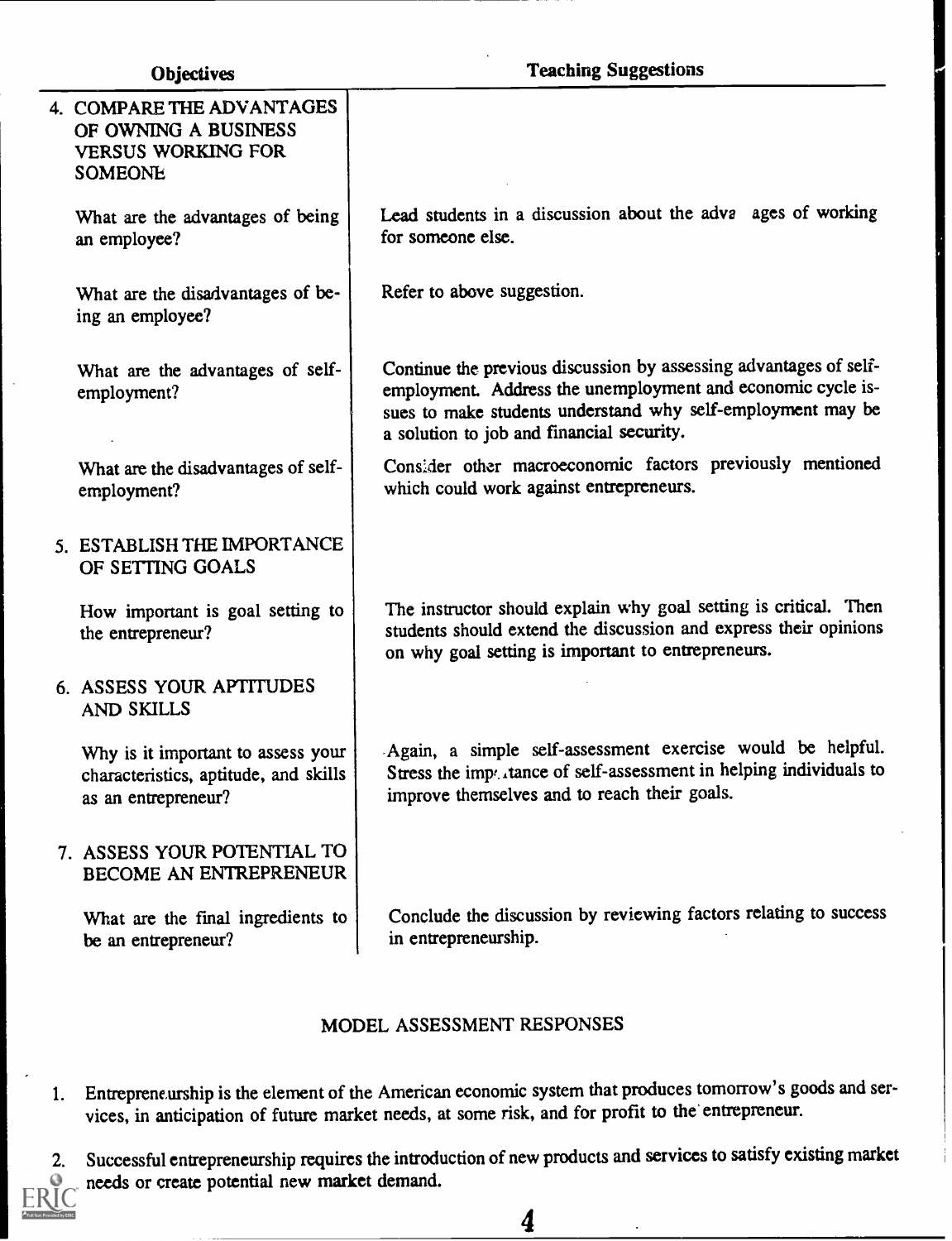- 3. Some characteristics exhibited in many entrepreneurs are: desire to achieve, hardworking, risk-taker, strong leadership, tough mindedness, and flexibility.
- 4. Advantages of owning a business include: possibility of earning more money, independence and personal freedom, satisfaction of personal need to achieve recognition, ability to utilize creativity and inventiveness.
- 5. Some of the disadvantages of being self-employed are: taking risks involved with running a business, working long hours, complying with government regulations and standard business practices, finding the capital to start the business, and staffing-related problems.
- 6. Being an employee is advantageous because working for somebody is more often times safer than being self-employed. You can rely on a reasonably safe income and regular hours. Also, you are not personally liable for the business. Usually, you are paid for working overtime (if hourly), and have paid vacations and fringe benefits.

On the other hand, there are some disadvantages of standard employment, such as restricted salary increases, risk of being lain off during economic recessions, mandatory retirement, etc.

7. Goal setting provides you with both short-term and long-term guidance throughout your career. Setting your goals in advance will help you focus your efforts to achieve. You should modify your goals as you learn from your experiences and those of others.



Incorporates the needed competencies for creating and operating a small business at three levels of learning, with experiences and outcomes becoming progressively more advanced.

Level 1 — Understanding the creation and operation of a business.

- Level 2 Planning for a business in your future.
- Level  $3$  Starting and managing your own business.

Self-contained Student Modules include: specific objectives, questions supporting the objectives, complete content in form of answers to the questions. case studies, individual activities, group activities, module assessment references. Instructor Guides include the full text of each student module and lesson plans, instructional suggestions, and other resources. PACE,Third Edition, Resource Guide includes teaching strategies, references, glossary of terms, and a directory of entrepreneurship assistance organizations.

For information on PACE or to order, contact the Publications Department at the Center on Education and Training for Employment, 1900 Kenny Road, Columbus, Ohio 43210-1090 (614) 292-4353, (800) 8484815.

Support for PACE, Third Edition provided in whole or in part by:

International Consortium for Entrepreneurship Education and International Enterprise Academy Center on Education and Training 'for Employment The Ohio State University

The Coleman Foundation

5 Center for Entrepreneurial Leadership Inc. Ewing Marion Kauffman Foundation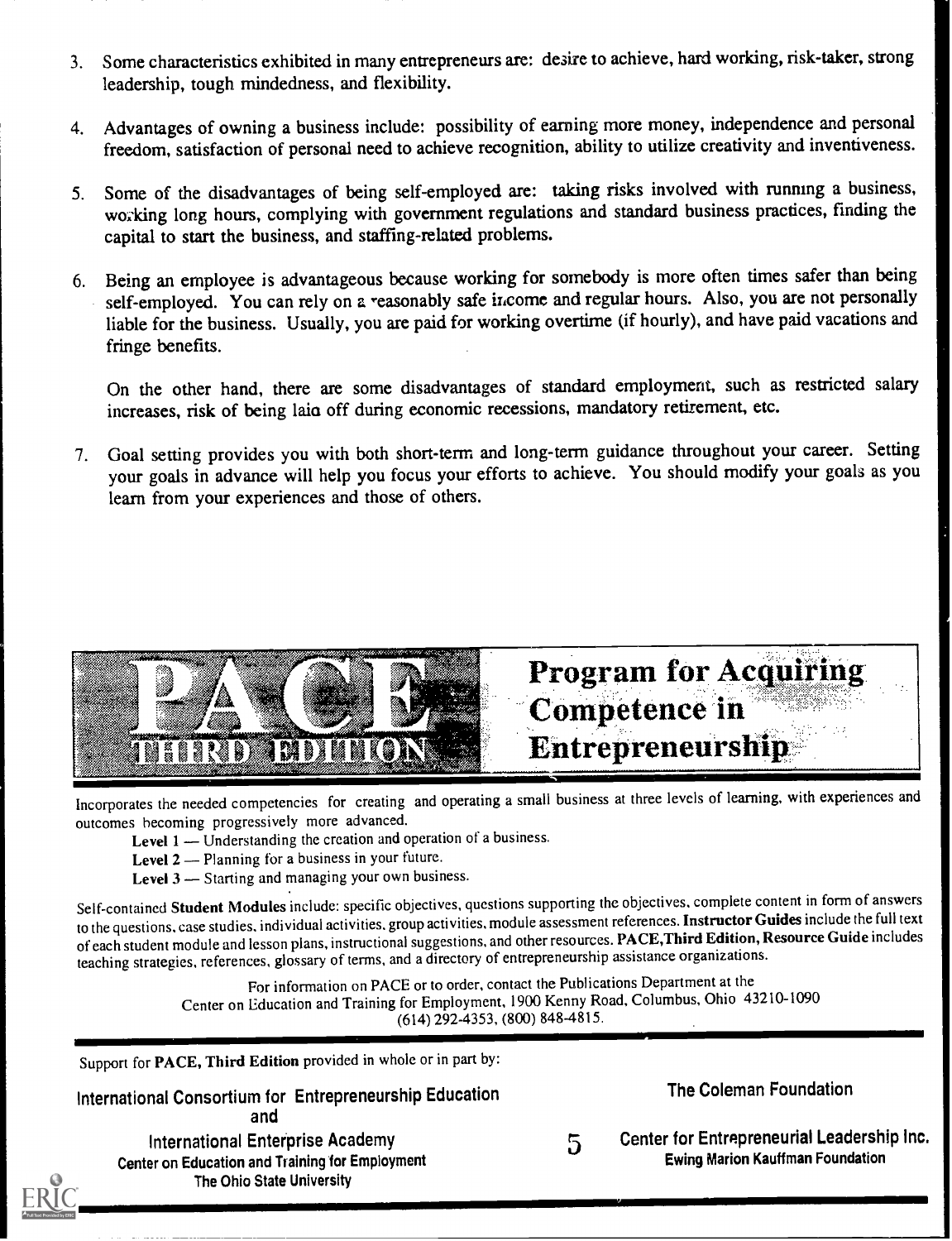



Program for Acquiring Competence in Entrepi eneurship



Research & Development Series No. 301-01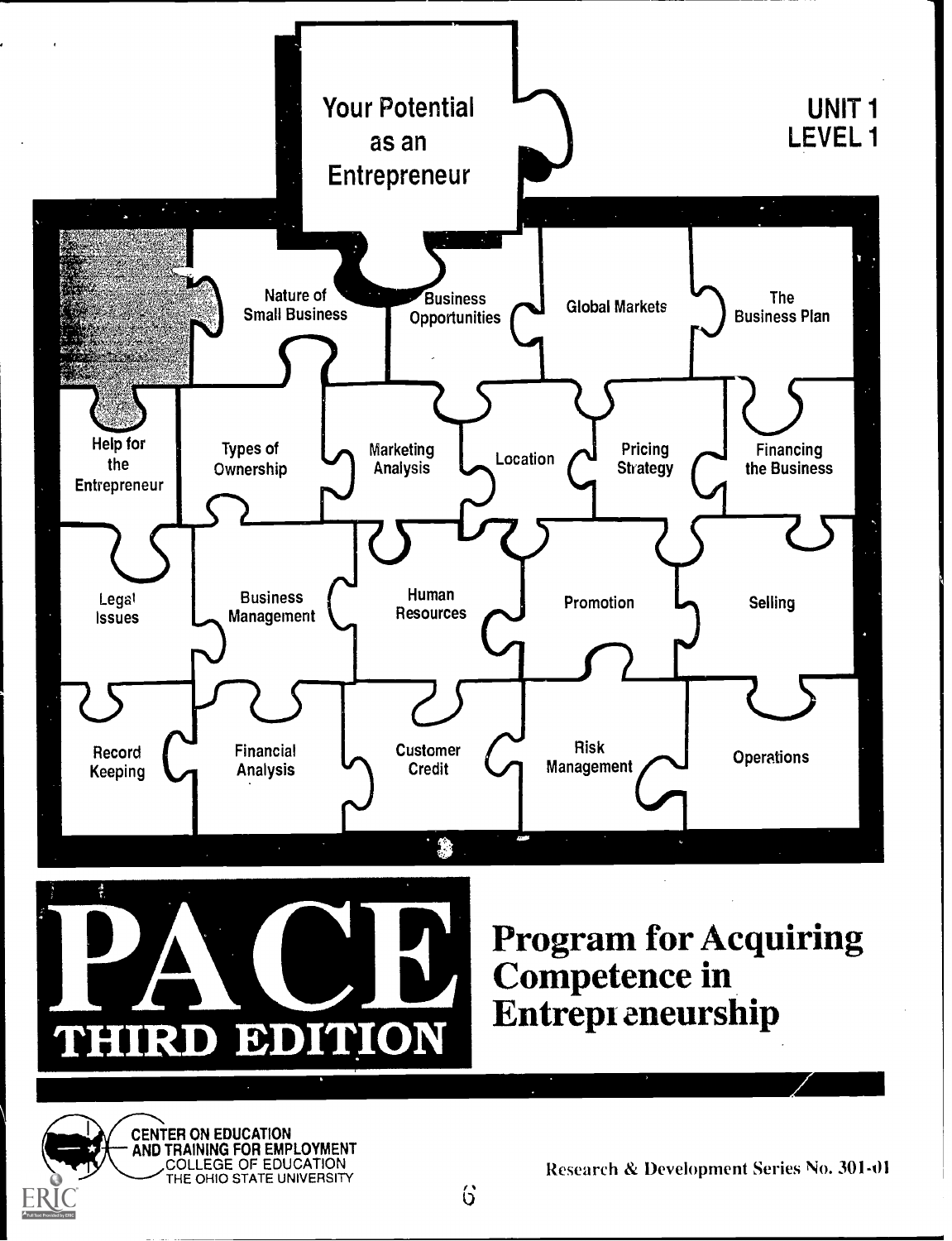## YOUR POTENTIAL AS AN ENTREPRENEUR

#### BEFORE YOU BEGIN . . .

- 1. Consult the *Resource Guide* for instructions if this is your first PACE unit.
- 2. Read What are the Objectives for this Unit on the following page. If you think you can meet these objectives now, consult your instructor.
- 3. Look for these business terms as you read this unit. If you need help with the meanings, ask your instructor for a copy of the PACE Glossary contained in theResource Guide.

Capital Economy Entrepreneur Entrepreneurial aptitude/skills Entrepreneurship Marketplace Networking Technical assistance Vision Working capital

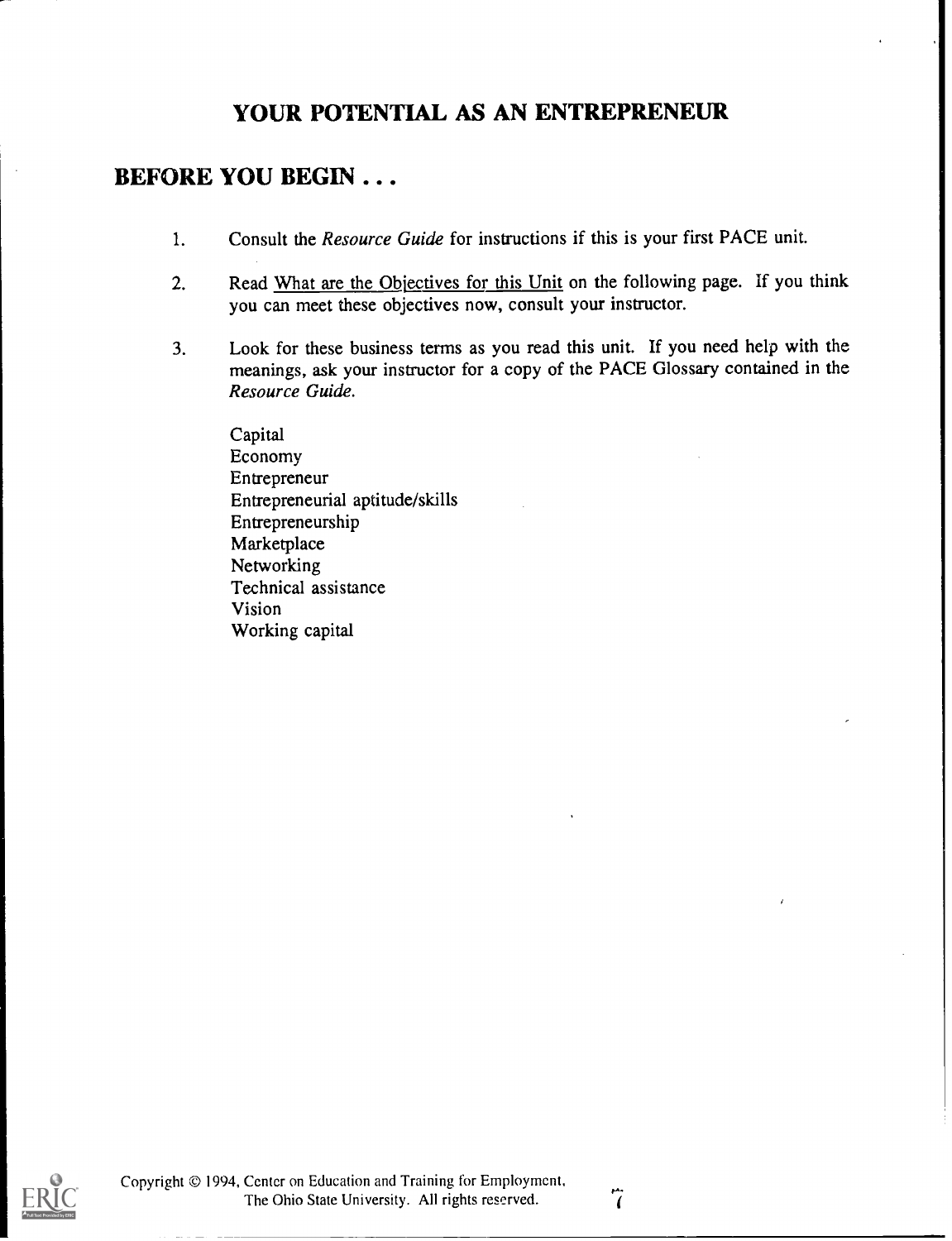#### YOUR POTENTIAL. AS AN ENTREPRENEUR



## WHAT IS THIS UNIT ABOUT?

The economy experiences growth when new resources, or factors of production, are put to work. The four basic factors of production are land, labor, capital and entrepreneurship. Just what is entrepreneurship? Do entrepreneurs have special skills? What are the advantages of working for oneself versus working for someone? This unit provides answers to these questions and others. Most importantly, this unit helps you examine your own characteristics, aptitudes, and skills in order to determine your potential to become an entrepreneur. Finally, the importance of goal setting is discussed.

## WHAT IS ENTREPRENEURSHIP?

The word *entrepreneurship* comes from the French language and means to undertake. An entrepreneur in our society is an individual who undertakes all the risks related to

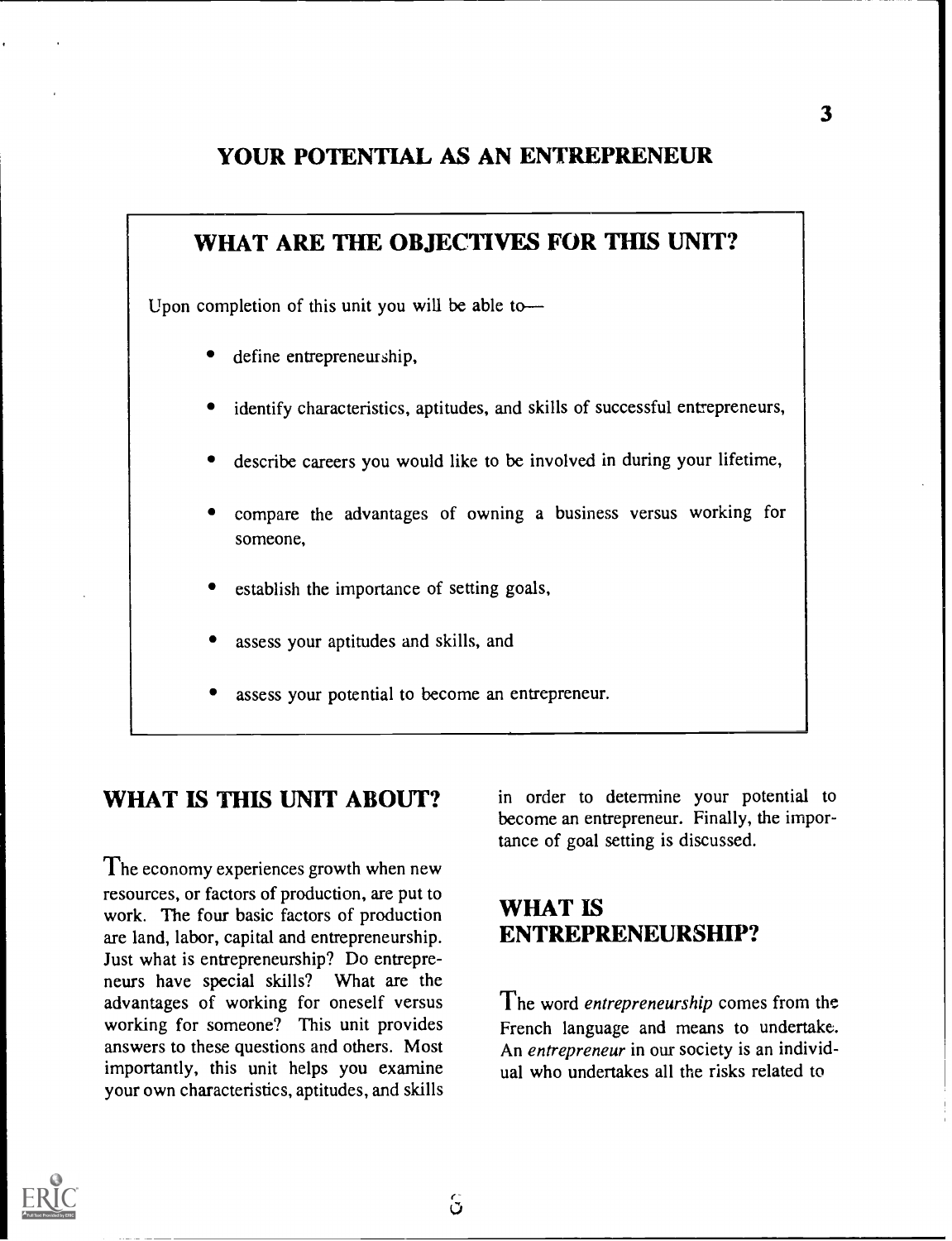

forming and operating a small business. This involves performing all business functions associated with a product or service and includes social responsibilities and legal requirements. Specifically, entrepreneurs

organize the businesses,

4

- manage the businesses,
- assemble the other factors of production, and
- make business policy decisions.

Entrepreneurship is a special element of the American economic system that determines tomorrow's needs and produces the goods and services to meet those needs. Entrepreneurs operate the small businesses (fewer than 500 employees) that employ more than half the workers in the United States. There is always a risk for entrepreneurs, because they can never be 100 percent sure about what the needs of the marketplace will be. This is why planning is very important to the entrepreneur.

#### HOW DOES ENTREPRE-NEURSHIP BENEFIT THE AMERICAN ECONOMY?

One of the best examples of an American entrepreneur is the inventor Thomas Edison. In 1878, Edison told people he would invent a light that would not use gas or flame, and in 1879 he invented the electric light bulb. He put on quite a show with the first light bulbs. Edison developed a special electric generator to power 40 light bulbs that he strung up with copper wires around his home town of Menlo Park. His demonstration was a huge success.

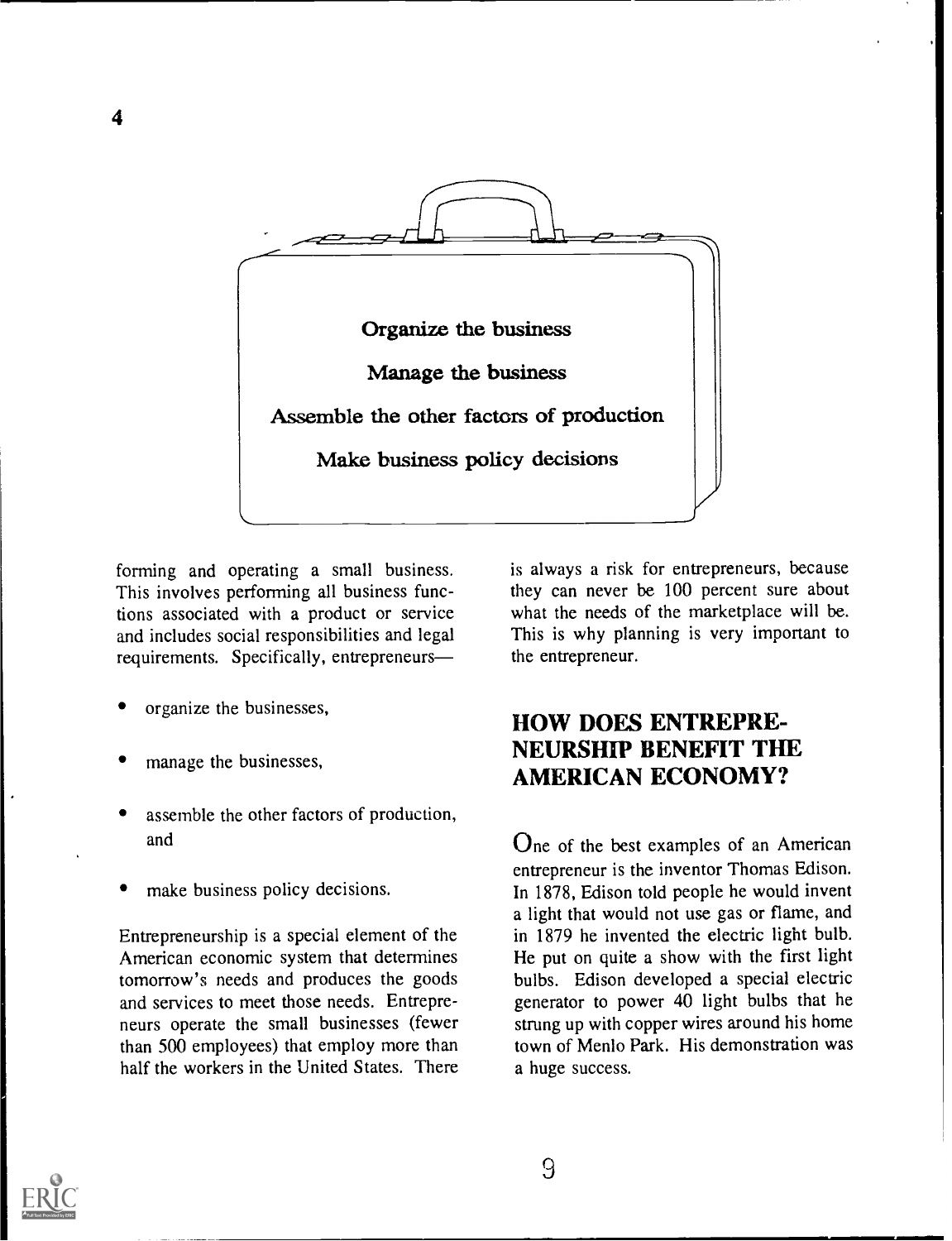

#### CAN ENTREPRENEUR SHIP BE LEARNED?

Thomas Edison was a new kind of inventor. He did not work alone. He believed that invention required organization and planning. He worked with teams of people who followed a coordinated plan to turn out inventions just as regularly as a factory produces goods. Edison learned something from each of his team members. There are many resources available through organizations like the U.S. Small Business Administration that will help educate the entrepreneur. There is much to discover. As you learn more about the skills and knowledge needed to run a business, you should begin to assess your own potential as an entrepreneur.

5

#### HOW DO PEOPLE'S NEEDS RELATE TO ENTREPRENEURSHIP?

Edison's first invention was a machine that recorded votes via telegraph. He decided to invent the machine when he discovered that it took a long time for Congressmen to count the votes by hand. The voting machine let Congressmen register votes simply by pressing a button. However, Congress didn't "buy" his machine; they liked doing things

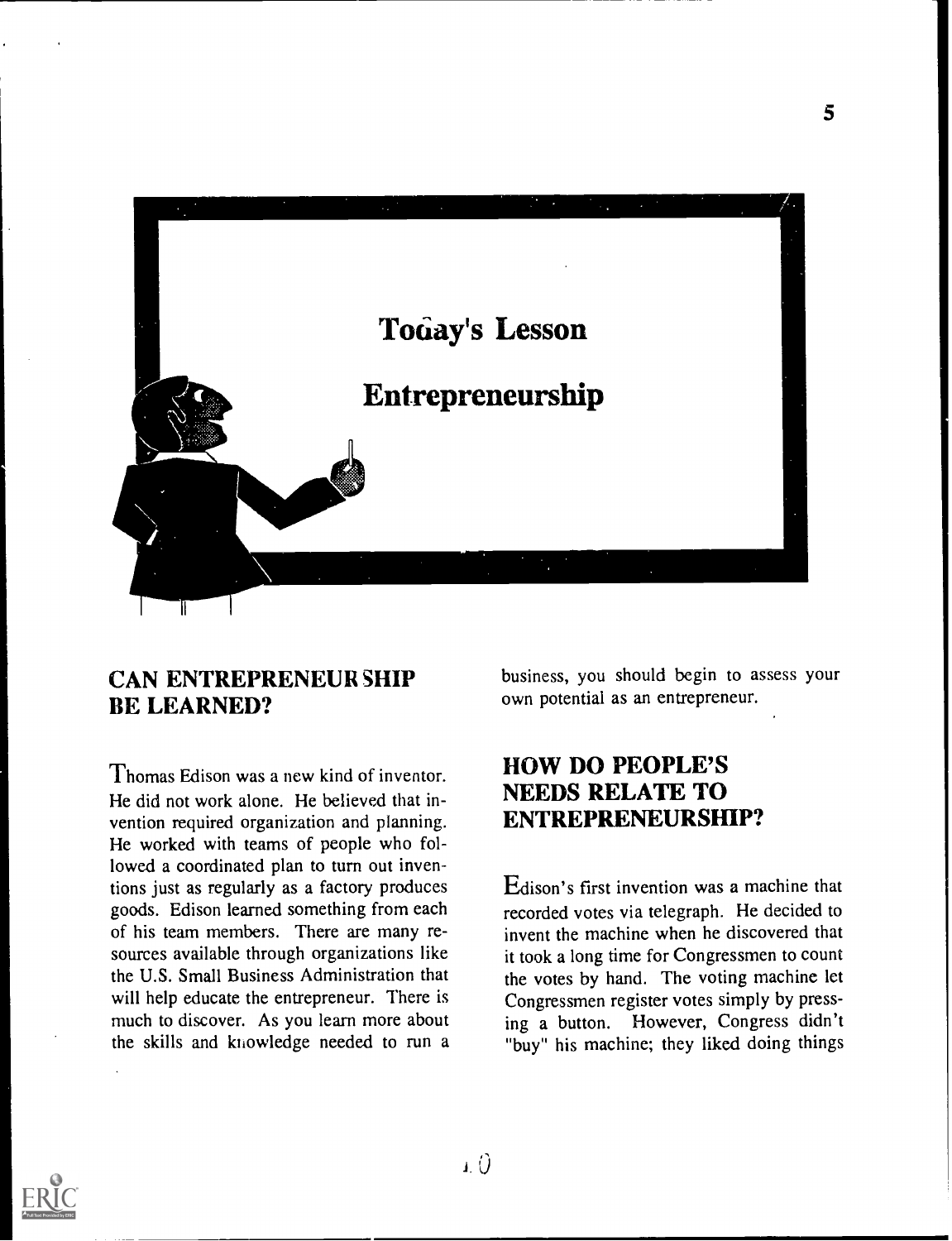the old way. So from then on, Edison made sure that people really wanted his inventions before he spent time and money developing them. He invented for the *marketplace*.

One of the most important elements of being a successful entrepreneur is the ability to anticipate whether or not the marketplace will buy a product or service. In other words, entrepreneurs must be able to ascertain whether or not people will buy what they have to sell.

#### IS ENTREPRENEURSHIP ONLY ABOUT PROFIT?

Because entrepreneurs must always keep in mind that they will fail if they do not make a profit, it sometimes seems that their only motivator is money. Just because they are concerned with money does not mean that they do not have a social conscience. American capitalism is our country's way of satisfying everyone's basic needs for food, shelter, and clothing. But when these needs are met, people find that they also have other needs—that is, protection, serviceable roads, transportation, education, better health, entertainment, a better environment, and the list goes on and on. When these higher needs are expressed, entrepreneurs must attempt to meet them.

The needs of the marketplace are dictated by the development of a nation and the prosperity of its people. Today's and tomorrow's entrepreneurs must anticipate changing needs in the marketplace if they are to be successful. And, the well being of our nation, now

and in the future, depends on how healthy our economy is.

#### WHAT ARE THE CHARACTERISTICS OF SUCCESSFUL. ENTREPRENEURS?

The common characteristics of successful entrepreneurs have been studied by many experts. Some of these characteristics are as follows:

- ACHIEVEMENT ORIENTED. Almost without exception, successful entrepreneurs are highly motivated to achieve. They tend to be doers and are often very competitive.
- HARD WORKING. Starting a business is hard work. Without the willingness to work hard, success comes very slowly, if at all.
- NON-CONFORMIST. Entrepreneurs tend to be independent persons who want to set their own goals.
- STRONG LEADERSHIP. Starting a small business is full of uncertainty and risk. To make it through these tough, early days, entrepreneurs must have strong leadership skills.
- TOUGH MINDED. Entrepreneurs must be able to make and stick by decisions that are based on some amount of intuition. Tough-minded entrepreneurs are

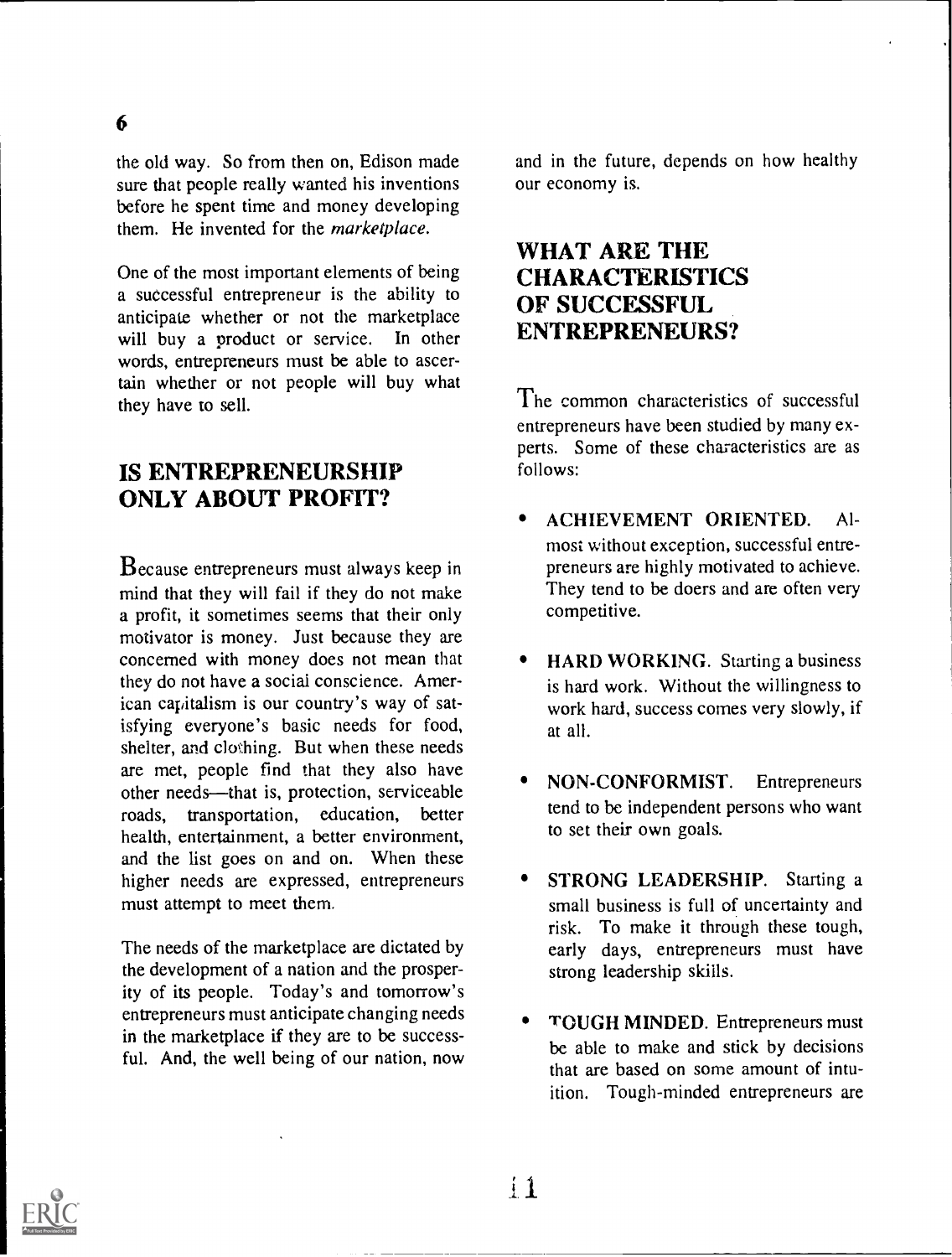not frightened by the unknown. They lead the way for the rest.

- SELF-CONFIDENT. Entrepreneurs need to be self-confident in the decisions they make. Self-confident entrepreneurs feel that their decisions are probably right-but if not, adjustments can make it work.
- RISK-TAKER. Entrepreneurs feel that results are controllable, not strictly up to chance. They must be willing to take "reasonable" risks.
- FLEXIBLE. Entrepreneurs need to be  $\bullet$ flexible in order to meet changing goals, pressures, technologies, and competition. Entrepreneurs feel that their own flexibility will allow a chance to change things if decisions turn out badly.
- GOAL-SETTER. Entrepreneurs envision the future possibilities and recognize the results of today's efforts.
- ENTHUSIASTIC. Enthusiasm helps successful entrepreneurs maintain the level of creative thinking and focused activity necessary to carry out goals successfully.
- OPTIMISTIC. An optimistic outlook allows entrepreneurs to see potential benefits in negative situations. Entrepreneurs don't dwell on the negatives. They focus on the positive possibilities in every situation.
- RESOURCEFUL. Entrepreneurs are able to accomplish a lot by combining limited resources and ingenuity.
- INDEPENDENCE. Persons who own and operate their own businesses often are looking for the freedom to make their own decisions.

Many experts quickly point out that any formula for entrepreneurial success must contain vision, or the ability to see what might be. In addition, owners of small businesses should look for opportunities to improve their knowledge in these specific areas:

- Problem solving
- Decision making
- Human relations
- Team building
- Networking

The success of any business is directly connected to knowledge and skills in these and other areas. As the marketplace continually changes you will find that the skills and knowledge that will be required will also change. You must be alert to these changes. Remember, knowledge is power.

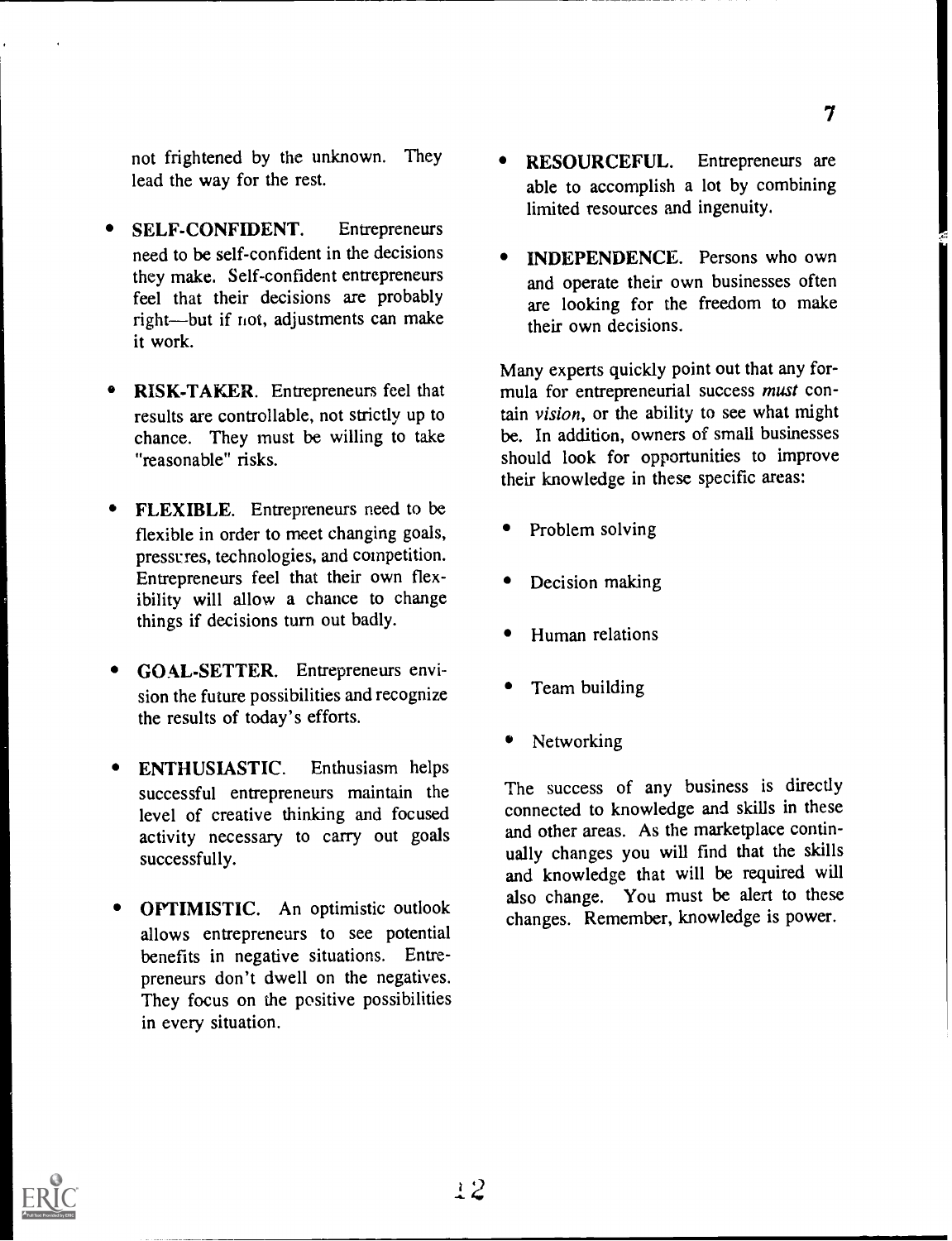#### WHAT APTITUDES/SKILLS DOES THE ENTREPRENEUR NEED?

Aptitudes are the natural abilities or talents that people have to do certain things. Some examples of aptitudes that entrepreneurs find helpful are as follows:

- Verbal and nonverbal communication skills (written or spoken words or actions that communicate ideas, emotions, or events). Making a speech at a class or club, acting in a play, and hugging a friend are all methods of communication.
- Verbal comprehension skills (understanding the meanings of ideas or emotions in verbal or nonverbal communication). Listening and reacting to a friend's problem, discussing politics, and trying to sell neighbors on your abilities to mow their lawns are examples of verbal comprehension.
- Logic (applying reason or logic to problems). Solving a math problem or measuring the fabric available and deciding if there is enough to make a skirt are examples of logical abilities.
- Artistic skills (creativity, using artistic talents, using musical talents, using dramatic talents). Being able to draw, write poetry, arrange flowers, play a musical instrument, take photographs, sing, or design an outfit are all uses of artistic talents.
- Mechanical skills (understanding relationships between parts of machines, making things work). Fixing the motor of an automobile, putting a radio back together, unjamming a sewing machine, and driving a car all use mechanical ability.
- Numerical understanding (working with numbers). Solving math problems, determining how many miles a car travels per gallon of gasoline, or doubling a recipe to feed eight instead of four are examples of numerical abilities.
- Clerical skills (arranging and recording number and letter combinations). Alphabetizing or putting items in a special order, filing, typing, and word processing are all clerical skills.
- Spacial understanding (understanding how parts of things fit together, multidimensional). Being able to put together a jigsaw puzzle, rearranging furniture attractively in a room, and putting together a model airplane all use spacial understanding.
- Physical skills (bodily strength and coordination, manual dexterity). Lifting weights, enjoying aerobic exercise, moving furniture, and hanging up pictures in a straight line all use physical skills.
- Organizational skills (planning, implementing, evaluating). Planning a party or conducting a meeting makes use of organizational skills.

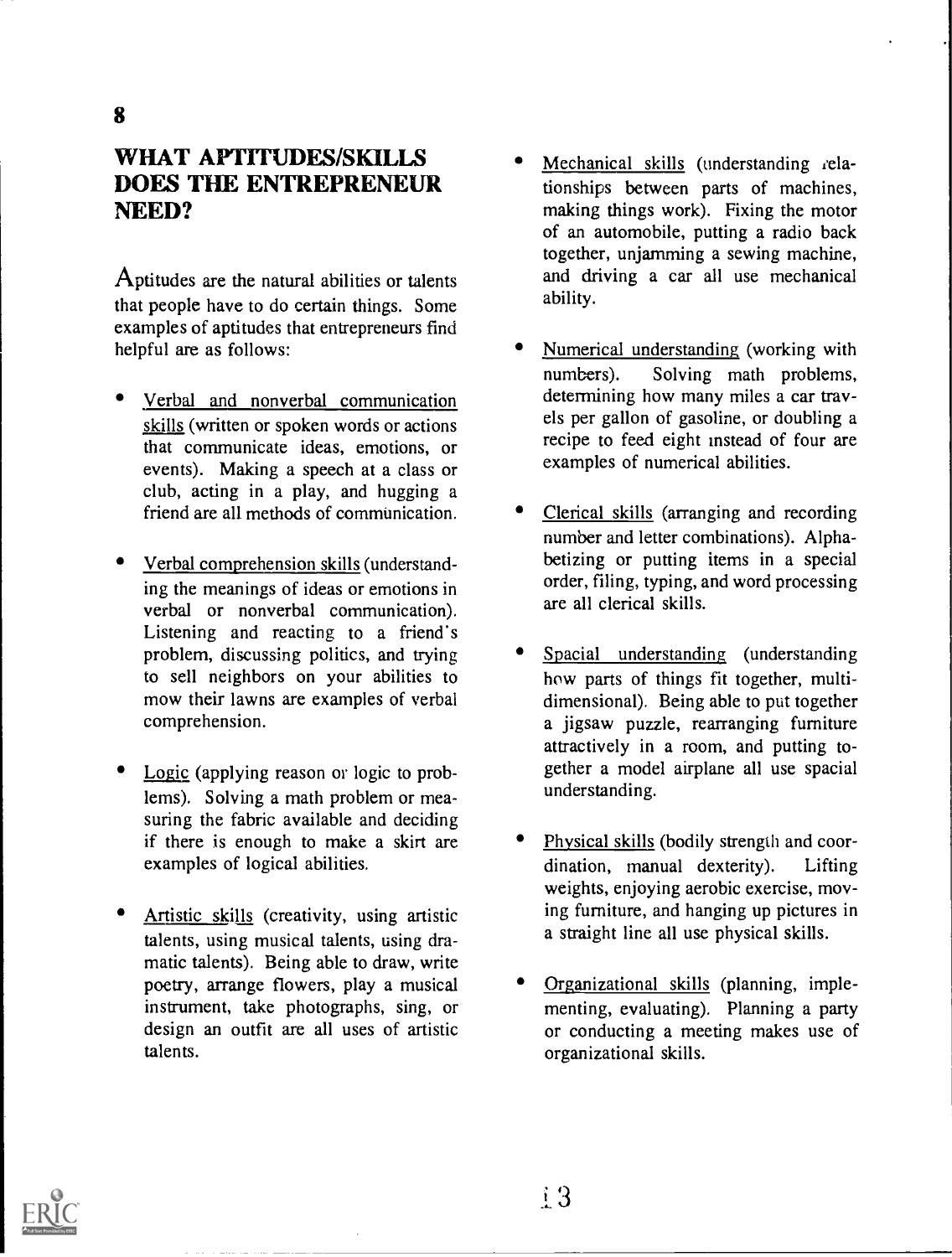Intellectual abilities (original thinking, seeking knowledge, thinking ahead). Reading a mystery novel and deciding "th butler did it," studying for an exam, and analyzing the problem in repairing a car are examples of using intellectual skills.

No one has all of these aptitudes/skills, and no one aptitude/skill is required to be a successful entrepreneur. It is important for each would-be entrepreneur to identify his or her special talents and consider developing a business that uses these talents. Weaknesses a would-be entrepreneur might have can be supplemented by hiring others who have those skills and abilities, or by taking advantage of available technical assistance.

This vision fuels the entrepreneur's passion, sustains optimism and energy, and provides a foundation on which to build. Studies have shown that the fastest growing businesses are future- and goal-oriented.

#### HOW CAN YOU LEARN ABOUT OWNING A BUSINESS?

If you have decided that going into business is a possible career choice for you, the first step is to find out as much as you can about entrepreneurship. You can begin by looking around your neighborhood and investigating the successful and not-so-successful busi-



#### WHY IS VISION IMPORTANT TO ENTREPRENEURS?

Most entrepreneurs are visionaries, that is, they have the ability to see what might be. It is important for the entrepreneur to be able to identify potential business needs. nesses. You might ask how long they have been in operation. Do they seem to be doing well? Are they making a profit or are they just hanging on?

Typically, successful entrepreneurs have had prior work experience. For instance, persons going into landscaping might have prior experience working in a nursery where they learned about seeding, watering, cutting, and

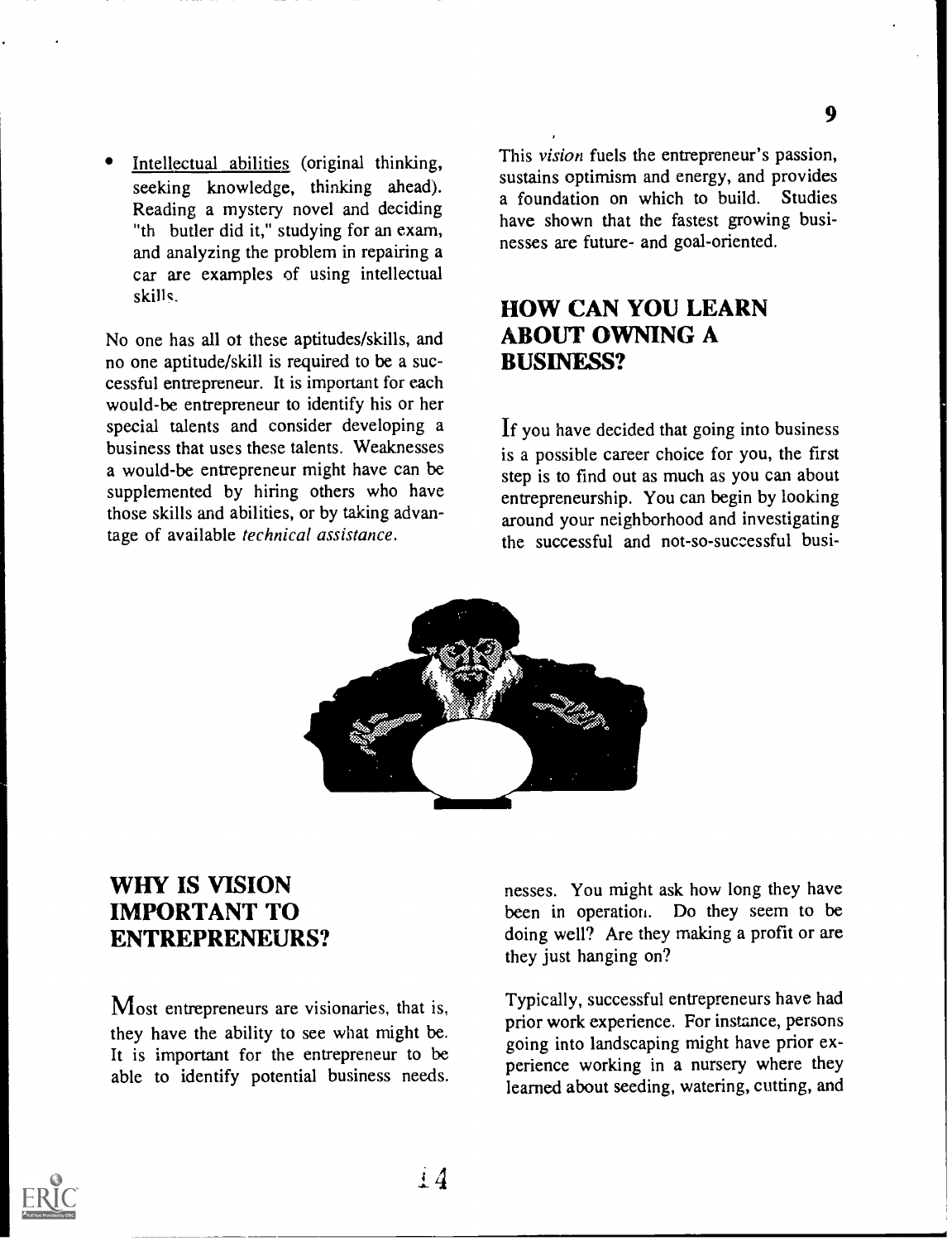light requirements for different types of plants.

What kind of business would you like to own? Do you believe you have some special qualities or knowledge that will make this business a success? What are your reasons for wanting to go into business? Following are some of the reasons why people start their own businesses and the advantages and disadvantages on both sides of the issue to help you decide.

## WHY DO PEOPLE START THEIR OWN BUSINESSES?

Noted business professor and entrepreneur Bill Stolze, (Startup: An Entrepreneur's Guide, 1992) divides the reasons people start a business into two broad categories. They are the reactive reasons and the active reasons.

#### Reactive Reasons:

- Promotion and Salary Policy. The entrepreneur wants rewards based on accomplishment not seniority.
- Adversity. Problems experienced by the current employer limit future prospects<br>and opportunities. Examples include Examples include sudden or unexpected unemployment; out of school; military service, or jail; and loss of support system due to divorce or death.
- Red Tape And Politics. These are shortcomings of all large organizations and are difficult for most entrepreneurs to accept.
- Strong Belief in a Product or Idea. Faith and self-confidence are often a springboard to entrepreneurship.

#### Active Reasons:

- To Be Your Own Boss. Many entrepreneurs have personality traits that make it difficult for them to work for others.
- Fame and Recognition. Some, but certainly not all, entrepreneurs feel that this is an important reason to start a business.
- Personal Financial Gain. Gains are potentially greater and much quicker than when working for someone else. On the other hand, the risk is also greater.
- Joy of Winning. Entrepreneurs are the ultimate achievers. They like to win.

When people consider career options they should recognize the option to create their own jobs. There are many paths that lead to this option. Choices that people often make that lead to business start-up are as follows:

To start a business right after graduating from high school, technical school, community college, or a university.



10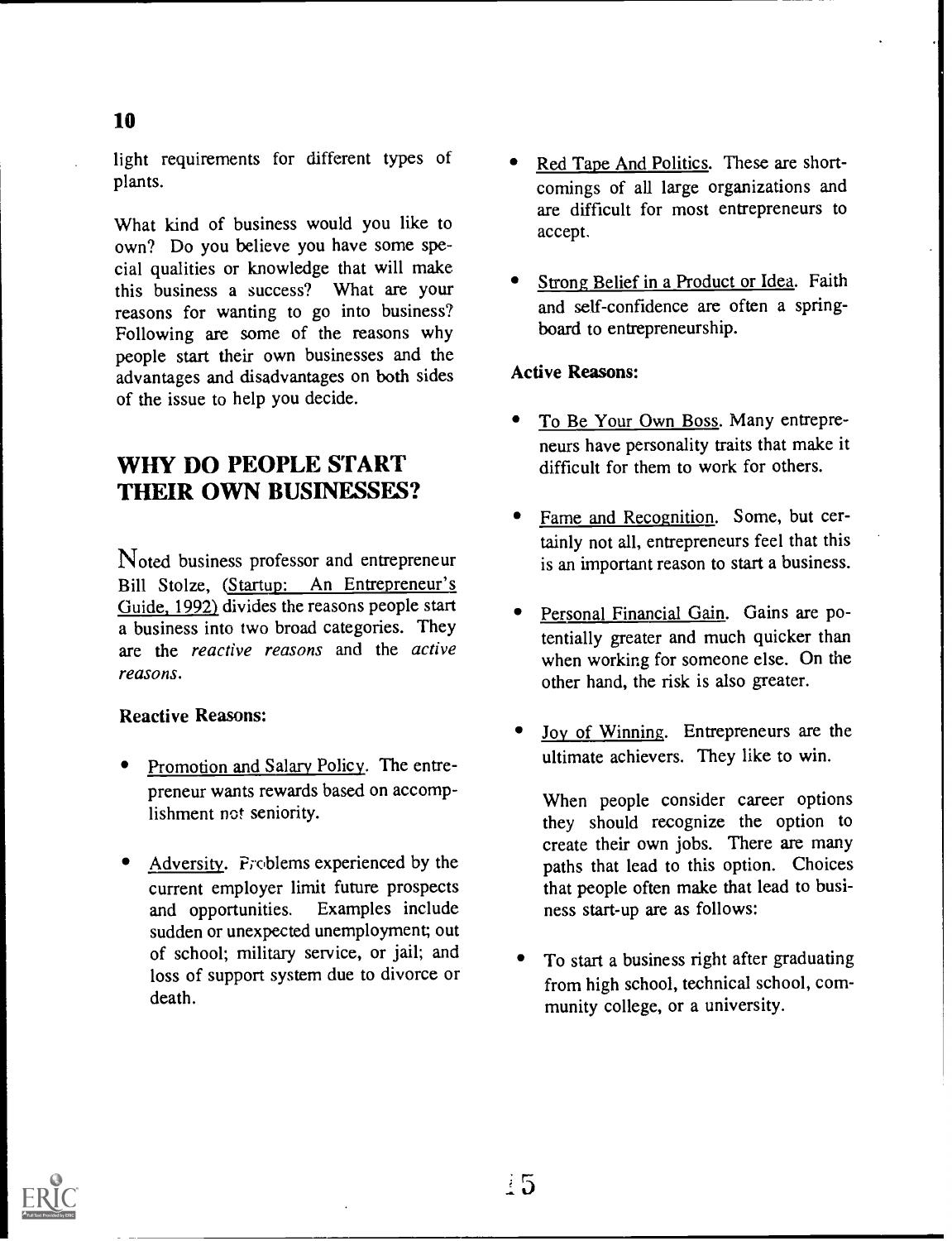- To start a part-time business with no intentions of ever working full-time.
- To start a business and when it becomes successful, quit your present job.
- To work for someone with the intent of starting your own business once you become experienced.
- Begin a hobby that later becomes a business.
- To work for an employer who later will sell you the business.
- To develop your own clients while employed.
- To use entrepreneurial skills to become a better employee.

#### WHAT ARE THE ADVANTAGES OF BEING AN EMPLOYEE?

Being employed or working for someone else does have some advantages. For one thing, it is generally safer to be a salaried employee. As an employee you will probably have less personal financial responsibility or risk. If the business has debts, you will not lose your personal savings—because you are not responsible for the debts.

Many employees put in regular hours and are paid overtime if extra work is required. Not all employees, of course, work regular hours; many put in time over and beyond the job's working hours. However, most employees are guaranteed vacation time and such fringe benefits as life insurance and health plans. Generally speaking, they can count on a somewhat stable lifestyle. They have a fairly good idea of what their income will be, from year to year, as well as what the job requirements will be.

#### WHAT ARE THE DISADVANTAGES OF BEING AN EMPLOYEE?

Being a salaried employee also has disadvantages. Advances in salary become limited. By the time many people reach the middle of their careers, they are at the top of the salary scale. In some careers, the older, more experienced, higher-paid employees may be laid off during a recession, whereas younger, "less-expensive" employees are hired. Top management personnel in the defense industry lost their jobs in the early 1990s when their industry experienced major cutbacks. In industries governed by union contracts, all the low seniority employees may be laid off during a recession when there is not enough work. Companies may relocate and require employees to make job transfers. The concept of mandatory retirement may also be a disadvantage to the capable, if not phy<sub>2</sub>, cally young, worker.

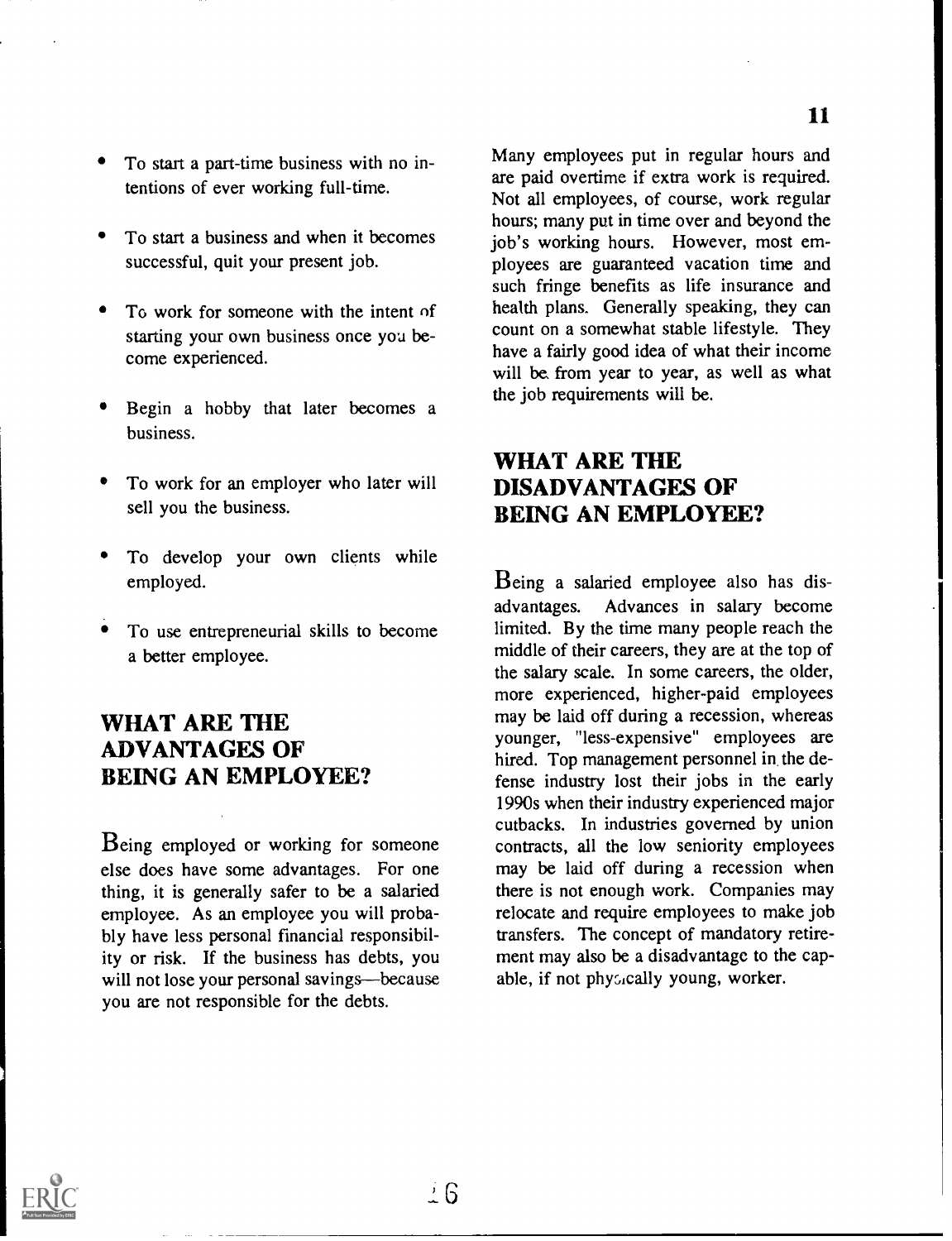## WHAT ARE THE ADVANTAGES OF SELF-EMPLOYMENT?

Self-employment has many advantages. The possibility of making money is an overwhelming reason that many people start their own business. There is a chance to make a profit while doing something you enjoy. Once the business has been successfully established, there is a degree of financial security. In fact, statistics show that the lifetime earnings of most employees are less than the lifetime earnings of most successful entrepreneurs. There is also a lot of personal freedom that comes from being able to make decisions that directly affect your own destiny.

#### WHAT ARE THE DISADVANTAGES OF SELF-EMPLOYMENT?

If you talk to entrepreneurs in your community, they can easily tell you some of the disadvantages of self-employment. The risk involved in owning a business may cause real headaches. Economic failure is, of course, the biggest risk of all, and is the greatest disadvantage of self-employment. Competition is another factor to consider. Complying with government regulations and standard business practices, working longer, unpaid hours, finding the capital to start a business, and staffing are other possible disadvantages.

### HOW IMPORTANT IS GOAL SETTING TO THE ENTREPRENEUR?

Goal setting is important whether you decide to start your own business or to work for someone else. Goals serve as "lighthouses" guiding you on your "career voyage." Setting goals helps you focus your efforts. When determining how to invest your time and energy, you should always be working toward reaching your goals. Goaldirected entrepreneurs tend to be opportunistic about how they reach their goals. There are several types of goals  $\gamma$  think about.

In planning your future, you should set longterm goals. These goals should take 5-10 years to reach. An example is to manage an auto parts store in 5 years and own one in 10. After setting long-term goals, you should set short-term goals—achievements that will support the long-term goals. Accomplishing the short-terra goals results in reaching the long-term goals. For instance, in order to become a manager at an auto parts store, you may have to graduate from high school, take some business classes, and gain experience working as a parts salesperson. See Figure 1 for an example of long- and short-term goals.

Both personal and career goals are important. Personal goals, such as conquering the fear of public speaking or learning how to write a business letter, will benefit you in many areas of your life regardless of what career you choose. But being able to do these things will increase your career options. Any goal that result in personal improvement will pay off sooner or later. A

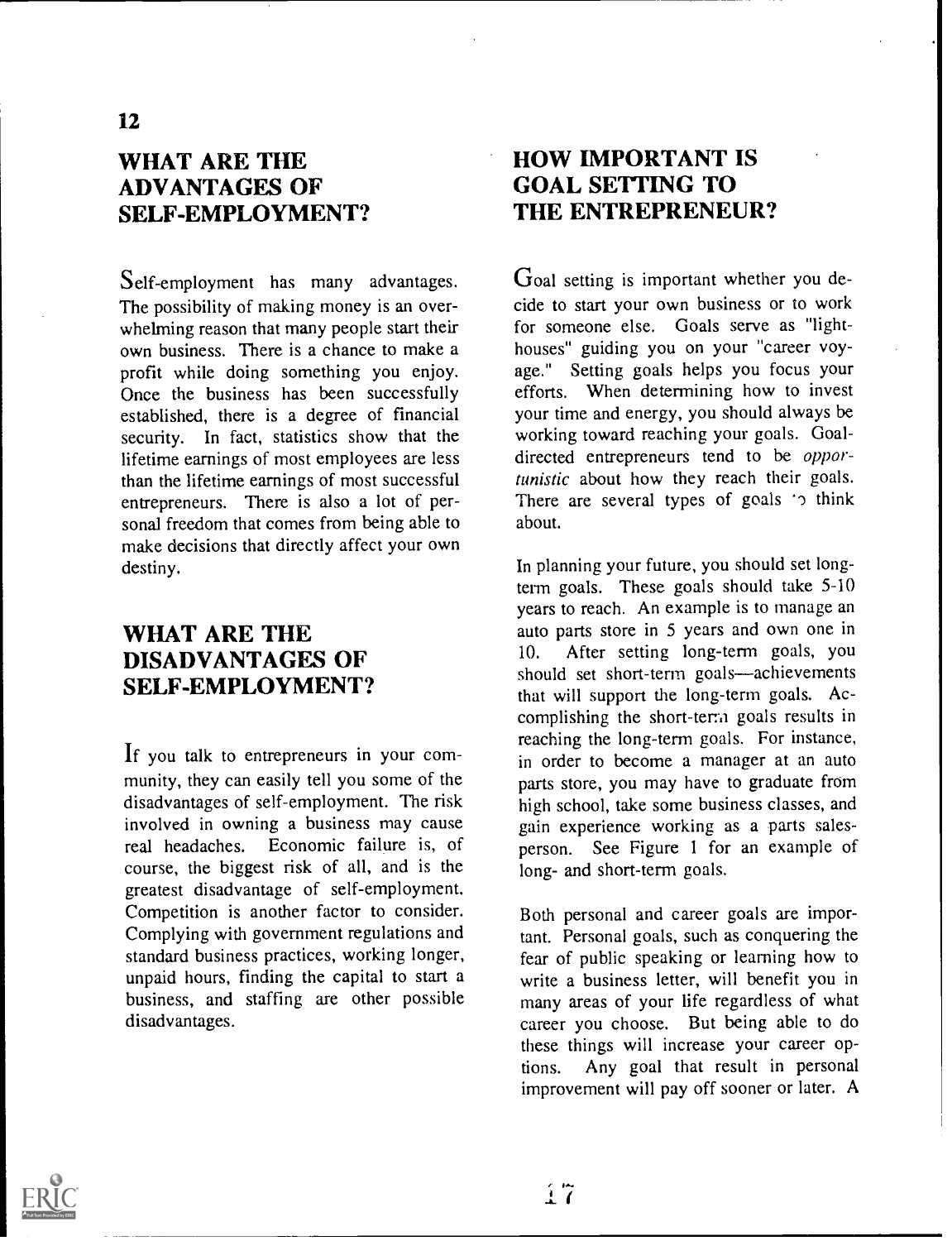specific career goal, such as "owning my own restaurant," can help in making education and job choices. For instance, if this were your goal, you might decide to take business management and food service classes at the community college and work as a server at a local restaurant.

It is important to realize that as you gain life experiences—job, educational, and social you will obtain new information about yourself and the world around you that will lead you to update and alter your goals. It is important to set both long-term and shortterm goals early. Also, do not be distressed when you discover you have changed your mind and as a result you need to change your goals. This is natural and necessary.

The only way to grow to your full potential as an entrepreneur is to set your goals high. Be sure, however, that your goals are realistically attainable. If your goals are impossible to achieve, you will experience unnecessary disappointment.

## WHY IS IT IMPORTANT TO ASSESS YOUR CHARACTERISTICS, APTITUDE, AND SKILLS AS AN ENTREPRENEUR?

As mentioned earlier in this unit, going into business for yourself has a certain amount of personal and professional risk. It is critical for the small business person to enter into the process with his/her eyes wide open to what it will take to be successful. It is helpful for an entrepreneur to realistically assess his or her own potential to own a business. This knowledge about your own abilities will help direct the search for experience, training, and technical support.

The success of a business depends on how well the entrepreneur performs. Performance is a combination of abilities and skills. If you seem to lack any of the necessary skills and abilities, you should not be discouraged. You may be able to fill the gaps through either training or self-discipline.

| <b>LONG-TERM</b>           | <b>PURCHASE MY OWN</b>                                                                                                                                                                                               |  |
|----------------------------|----------------------------------------------------------------------------------------------------------------------------------------------------------------------------------------------------------------------|--|
| <b>GOAL</b>                | <b>BUSINESS</b>                                                                                                                                                                                                      |  |
| SHORT-TERM<br><b>GOALS</b> | WRITE A BUSINESS PLAN<br>SAVE MONEY FOR A DOWN PAYMENT<br>2.<br>HIRE NECESSARY STAFF<br>LINE UP SUPPLIERS AND TECHNICAL<br>4.<br><b>ASSISTANCE</b><br><b>OBTAIN FINANCING</b><br>CONTACT REALTORS TO CHOOSE LOCATION |  |

|  | Figure 1. Example of long- and short-term goals |  |  |  |  |
|--|-------------------------------------------------|--|--|--|--|
|--|-------------------------------------------------|--|--|--|--|

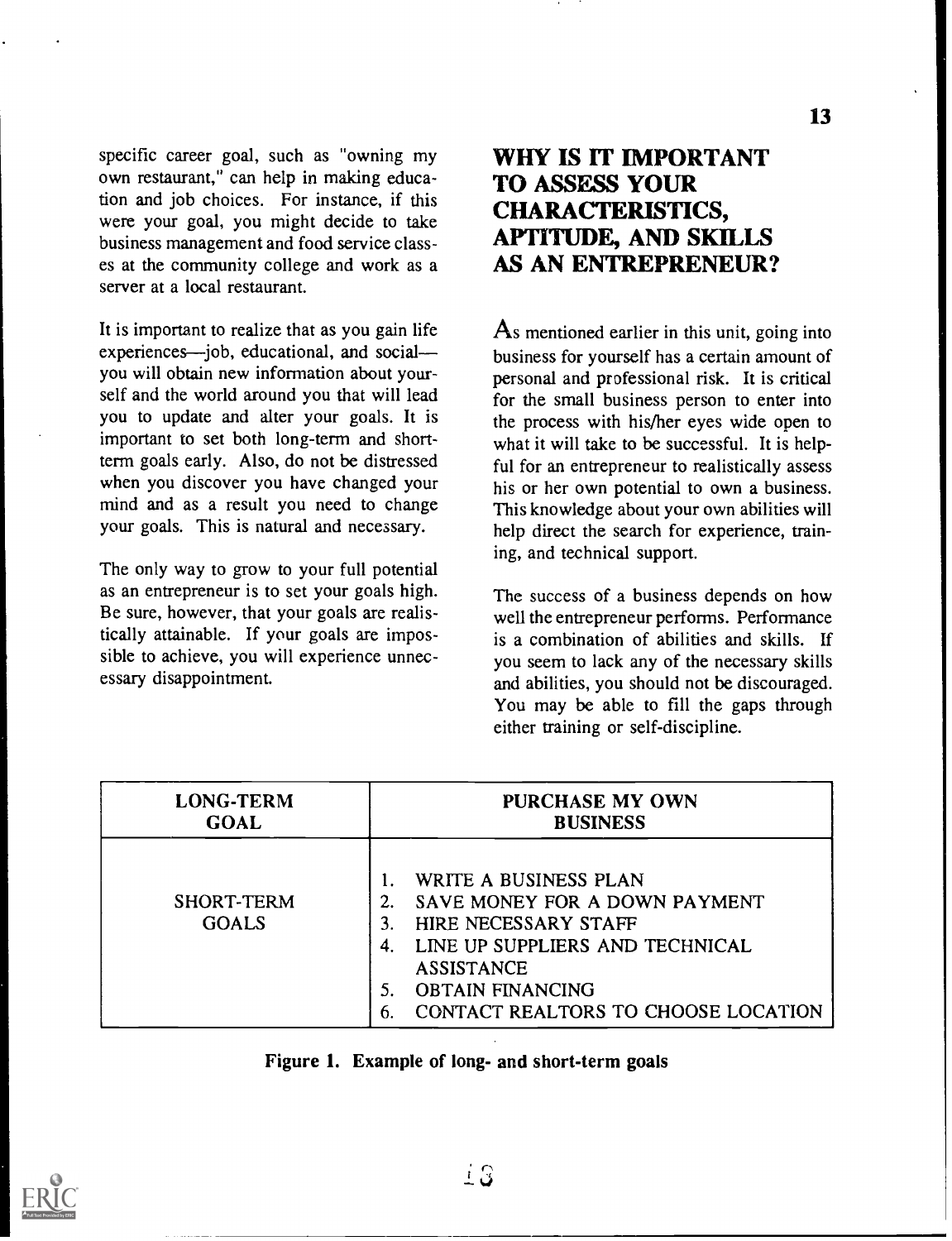However, as stated earlier, the chances of being successful as an entrepreneur are greater if skills and experiences are used. Starting a business in an area of interest is valuable for two reasons. First, the expertise brought to the business becomes the business' cornerstone. Second, because of the long hours often needed to manage a business, the entrepreneur is a step ahead if he or she truly enjoys what he or she is doing. Whether the business is service- or productoriented, the needed energy is more easily generated if the work is truly a "labor of love."

Self-assessment is the first and most important step toward owning your own business. It will take some time and effort on your part, but it will provide you with valuable information about what you have and what you need to have.

#### WHAT ARE THE FINAL INGREDIENTS TO BE AN ENTREPRENEUR?

Having the right skills, aptitudes and personality certainly help ensure an entrepreneur's success. But this is not enough. To get started entrepreneurs also need marketable ideas, opportunities to try these ideas, support from the right people, and money to finance the business.

Every successful business starts with an idea for a new or improved product or service that satisfies a need currently unmet. Even if the entrepreneur is talented and has a good idea, he or she still has to find or make the opportunity to try the idea out.

Often to get bankers, suppliers and other parties to take a risk on a new business idea, the entrepreneur may need an endorsement. Contacts with people who know people in the business community can open doors. Making and nurturing these contacts is called networking (see Unit 6 for more on networking). Networking can be the key to the continued success of the entrepreneur.

Finally, almost every business requires capital or investment money to get started. Without adequate money to invest in equipment, inventory, office space, working capital, and so on, a business is not likely to get off the ground.





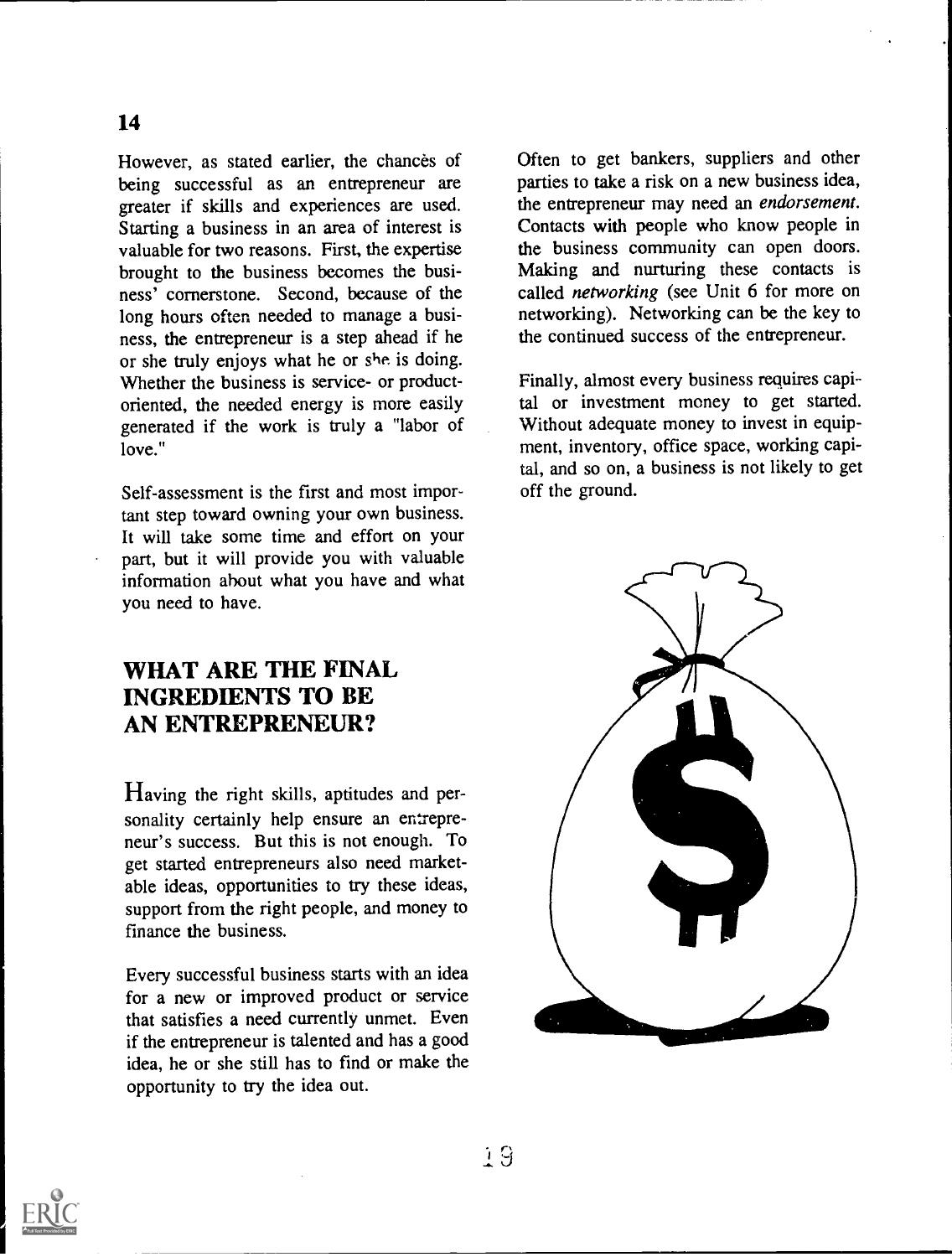#### **ACTIVITIES**

The following activities are designed to help you apply what you have le<sup>o</sup>rned in this unit.

## INDIVIDUAL ACTIVITIES

#### A.

 $\Omega$ n a sheet of paper list 10 products or services with which you are familiar that were envisioned, designed, manufactured, and brought to the marketplace to satisfy a specific need. For each, tell why you think it is successful.

#### B.

Make a list of products you would like to invent and market. Give a short reason for each. Try to come up with at least three ideas.

## C.

 $\mathbf{D}_0$  you have what it takes to be an entrepreneur? On a sheet of paper, skipping a line between each, copy the list of entrepreneurial characteristics presented in this unit. Next to each characteristic write a number between 1 and 4 with 1 indicating "most like me" and 4 indicating "least like me." This activity will help you understand your strengths as well as areas where you may need to seek help from others.

#### GROUP ACTIVITIES

#### A.

Invite a local entrepreneur to speak to the class about his or her experience in starting their own business. If the entrepreneur has previously worked for someone else, ask the person to compare being self-employed to being an employee. As a class, prepare a list of questions to ask your guest.

#### B.

#### BRAINSTORMING

 $W$ ork in learns of four to six. Each team, after a discussion about the business need of the community, will develop a report describing the kind of business they would start. Each team selects one person as the "owner" of the business and assigns the other members the task of managing specific functions in the business—production, sales, marketing, customer service, or distribution. The business owner asks for ideas from each job function manager that will improve chances for making a profit. Each company owner makes a 5-minute presentation to the class on the nature of the business and the team's ideas for making a profit. The class votes on the venture "most likely to succeed".

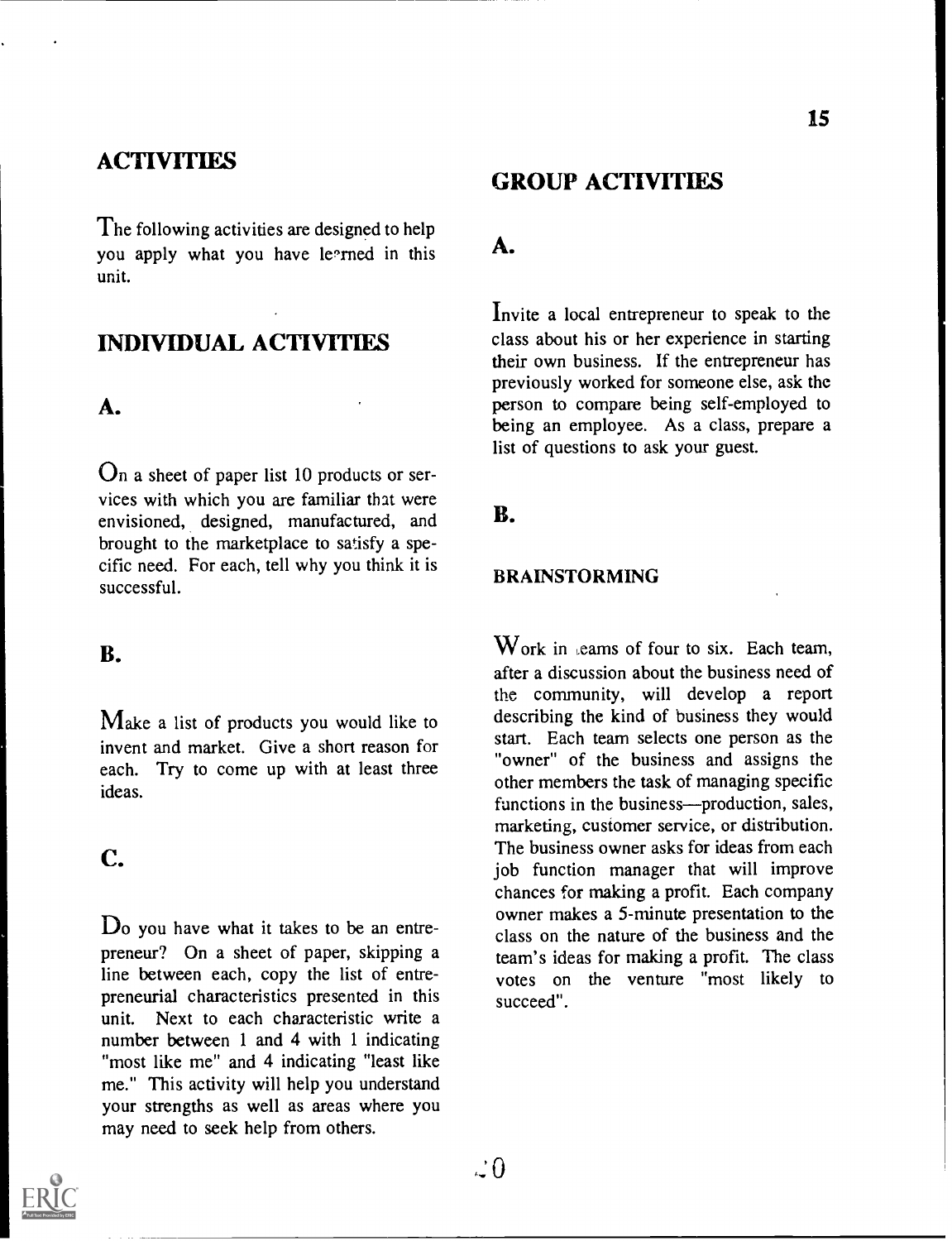## CASE STUDY

16

Here is an example of how goal attainment helped Brian Beining become the proud owner of Buckeye Exterminating and Fumigation. By tracing Brian's career path one gains insight into the importance of goal setting. Brian's interest in entomology began as a hobby at the age 9 and continued to grow throughout his high school years. Many of his leadership skills were learned in his high school vocational agriculture program. As an FFA member, he won numerous awards for entomology judging, community service and parliamentary procedure.

After completing high school, Brian worked for 4 years in the pest control industry. This additional experience gave him what he needed to go into to business for himself. When in high school, Brian did not know that one day he would own his own pest control business. However, by setting and completing short-term goals, he was able to envision opportunities that he couldn't even imagine at age 9.

#### DISCUSSION QUESTIONS

- 1. Do you think Brian had a good plan? See if you can name Brian's short- and long-term goals. Can you see how Brian's goals related to his plan to start his own business? Think of how you might use Brian's story as a model for setting your own career goals.
- 2. Explain why it is helpful to use skills you currently have when establishing your long-term goals.

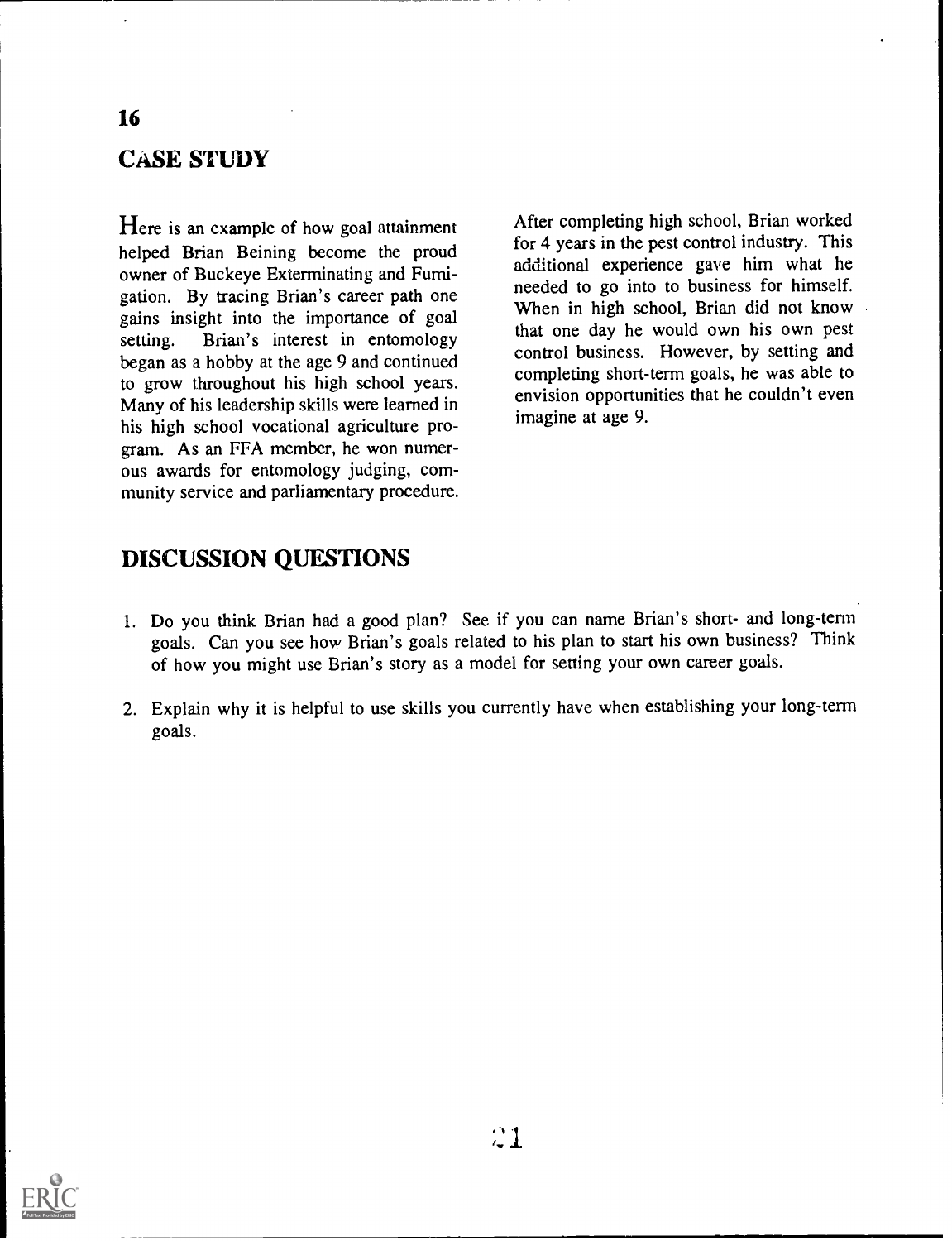#### ASSESSMENT

Read the following questions to check your knowledge of the topics presented in this unit. When you feel prepared, ask your instructor to assess your competency on them.

- 1. What is entrepreneurship?
- 2. How is entrepreneurship linked with the needs of the marketplace?
- 3. What three types of skills are needed to run a company successfully?
- 4. List four characteristics exhibited in many entrepreneurs.
- 5. What are some of the advantages of owning your own business?
- 6. What are some of the disadvantages of self-employment?
- 7. What are some of the advantages and disadvantages of being an employee?
- 8. Describe the importance of goal setting for the entrepreneur.

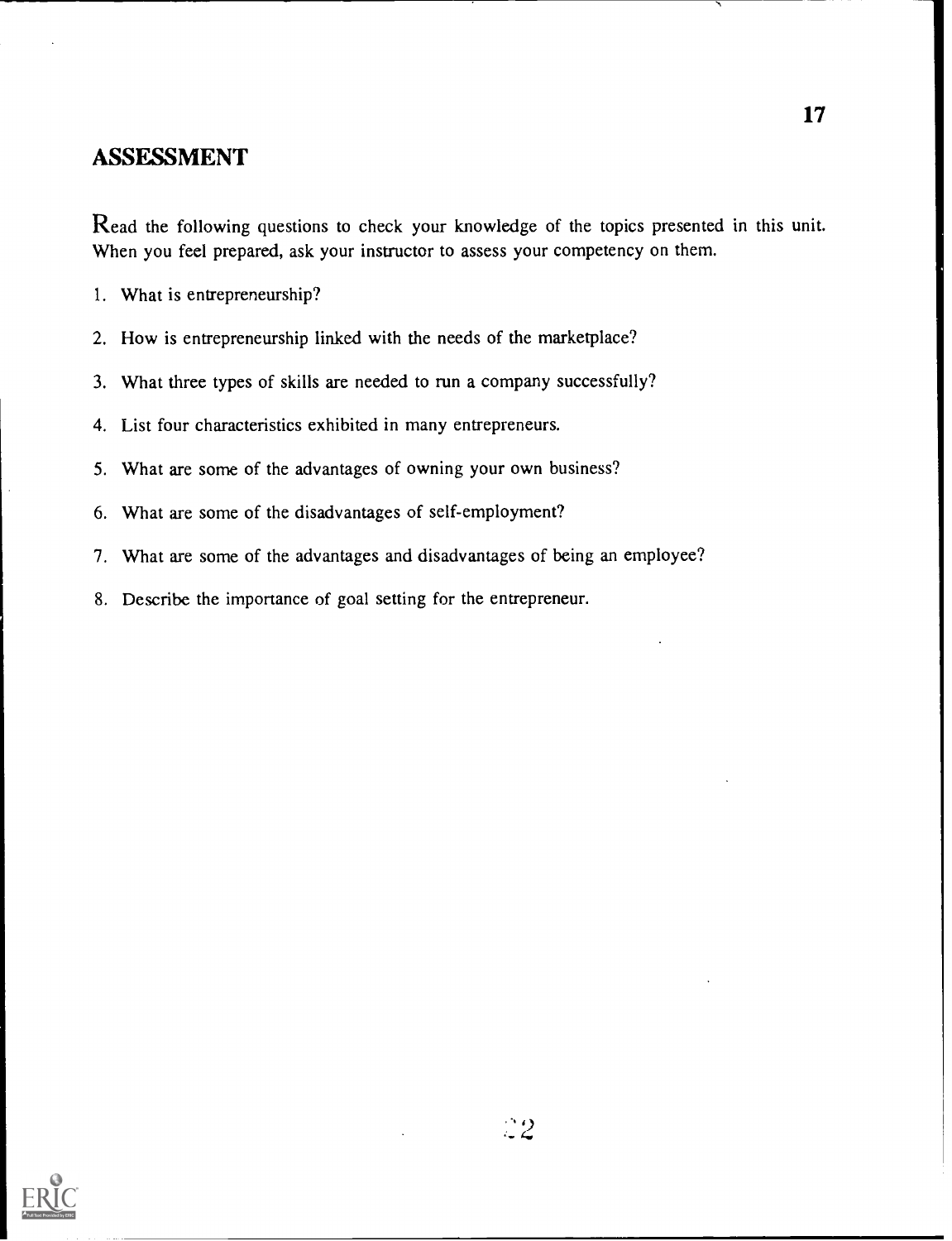#### **REFERENCES**

 $\mathbf{r}$ 

- Balogh, J., et al. Beyond A Dream: An Instructor's Guide for Small Business Exploration. Columbus, OH: Center on Education and Training for Employment, 1985.
- Bird, B. Entrepreneurial Behavior. Glenview, IL: Scott, Foresman and Company, 1989.
- Scarborough, N., and Zimmerer, T. Effective Small Business Management. Columbus, OH: Merrill Publishing Company, 1991.
- Stolze, W. Startup: An Entrepreneur's Guide to Launching and Managing a New venture. Rochester, NY: Rock Beach Press, 1992.